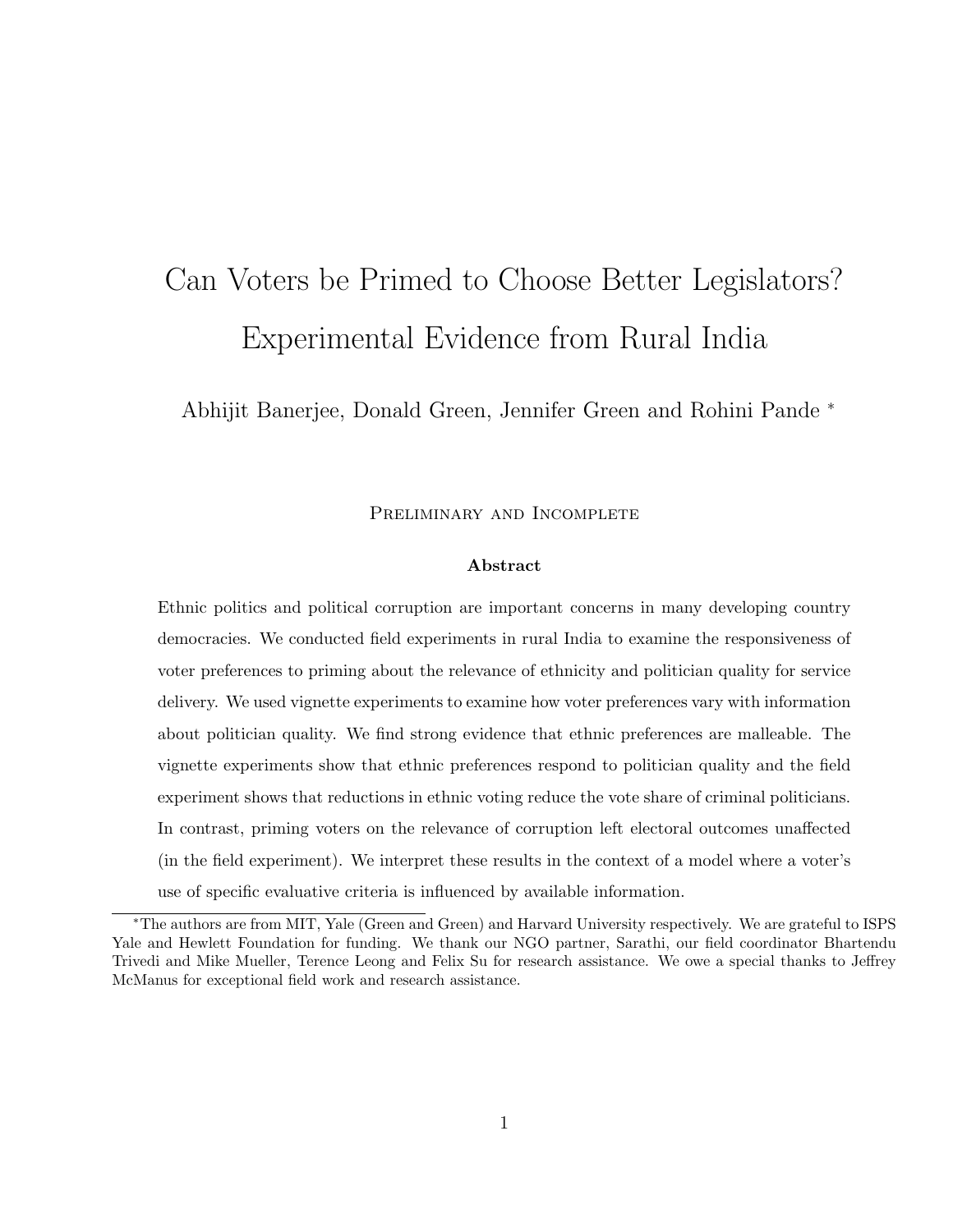# 1 Introduction

Much has been written about the hypothesis that voting based on ethnicity undermines the effectiveness of democratic institutions and leads to poor policy outcoms. Bloc voting blunts the force of electoral competition: candidates who enjoy widespread ethnic or caste support can afford to under-perform along other dimensions. Classic arguments of this kind may be found in Key (1949), who notes that the cause of maintaining white hegemony undercut two-party competition in the American South, which in turn led to rampant problems of corruption and stunted economic development (Besley et al., 2008).<sup>1</sup> There is a related concern about the "tyranny of the majority" – the numerically dominant ethnic group might exploit its ability to win elections without the support of others by monopolizing state power and the resources that it commands. Hence, in the long run ethnic politics can impoverish the country and lead to civil unrest and democratic instability (Horowitz, 1985; Miquel, 2006).<sup>2</sup>

The goal of this paper is to investigate whether citizens' tendency to vote along ethnic/caste lines is malleable, given the significant cost that they pay when legislators behave in a corrupt manner. If voters systematically differ in their policy needs and propensity to engage in ethnic voting, then it is hard to use observational data to identify the causal link between voter preferences and ethnic voting on one hand and between ethnic voting and the quality of governance on the other hand. Therefore, to gain insights into voter motivations we implemented and analyze a series of field and vignette experiments.<sup>3</sup>.

During the 2007 UP state assembly elections, we conducted a randomized evaluation of two voter mobilization campaigns implemented by a prominent local NGO. One campaign primed voters

<sup>1</sup> Recently, scholars such as Dickson and Scheve (2006) have introduced social identities into formal models of campaign competition to explain how voters' group-centered preferences can diminish the role of issues in campaigns and, by extension, government outputs (Ferejohn, 1986).

<sup>&</sup>lt;sup>2</sup> Although ethnic voting may ultimately be traced to policy-based motives, with some scholars arguing that it stems from voter heuristics about which party best serves their group's policy interests (Ferree, 2004), empirically ethnic voting appears to be correlated with a deterioration in government accountability (Banerjee and Pande, 2009) .

<sup>3</sup> While much of this literature was developed in the US context (Gerber and Green, 2000; Gerber et al., 2008), a number of recent papers extend the ambit of such studies to low income countries (Wantchekon, 2003; Vicente and Wantchekon, 2009)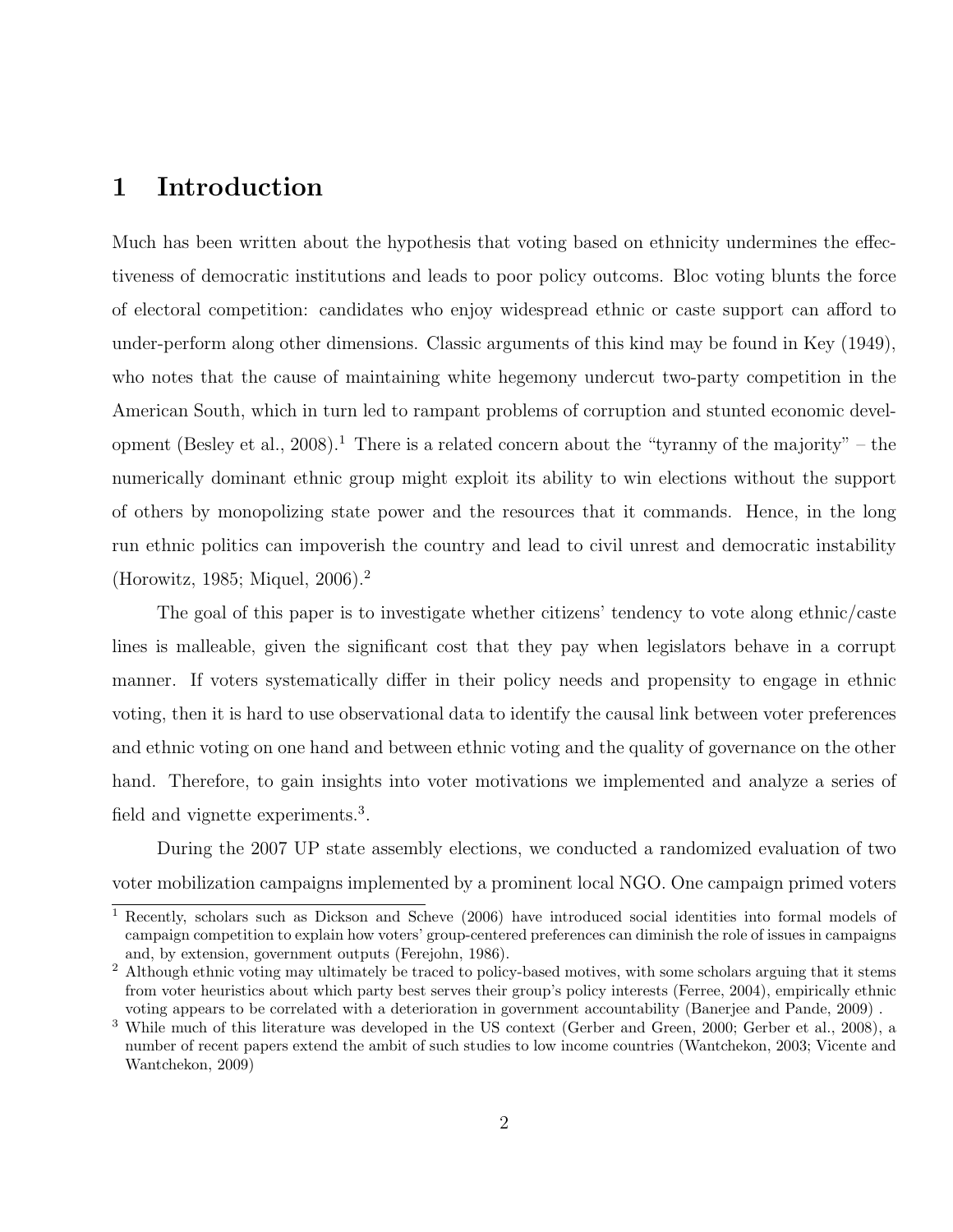to not vote on ethnic lines and the other primed voters to not vote for corrupt candidates. Both campaigns were non-partisan and simply stated that voters should vote for development. Roughly two and a half years later we conducted a series of vignette experiments in one of our study settings where we examined the extent to which ethnic preferences are influenced by information about candidates' criminal and corruption record.

The field experiments allow us to directly examine the malleability of voter preferences to priming about the production function for service delivery. The vignettes allow us to examine whether voter choices are sensitive to the available information about candidate quality.

Official voter turnout statistics show that our caste field experiment mobilized voters, particularly male voters. Based on electoral data, 8 percent more male voters registered in the villages where the campaign was carried out, and 11 percent more voted (raising male turnout from 60 to roughly 67 percent). The effects for women are more noisily estimated, but statistically indistinguishable from male outcomes. Because individual voters' choices are anonymous, we cannot use electoral data to examine whether the campaign reduced caste based voting. We, therefore, use survey data collected after the elections (but before the results were announced). The data show that while 57.6% of voters voted for their caste preferred party in the control villages, this figure drops approximately by 10% in the treatment villages. On the other hand the corruption campaign had no significant impact on electoral outcomes or vote share of candidates identified as being corrupt (by local journalists).

In contrast to the caste campaign, the corruption campaign had no effect on registration or overall turnout (though we see some evidence that female turnout increased). Nor did it affect the vote share of candidates who, according to a pre-election poll of local journalists that we conducted, were the most corrupt. It also did not affect the vote share of the candidates with heinous crime charges, unlike in the caste intervention.

If the theory that caste-based voting reduces legislative performance is correct, reduced votes for the caste-preferred party should mean fewer votes for low-quality candidates. Ordinarily, assessing candidate quality means invoking subjective evaluative criteria (Krasno and Green, 1988),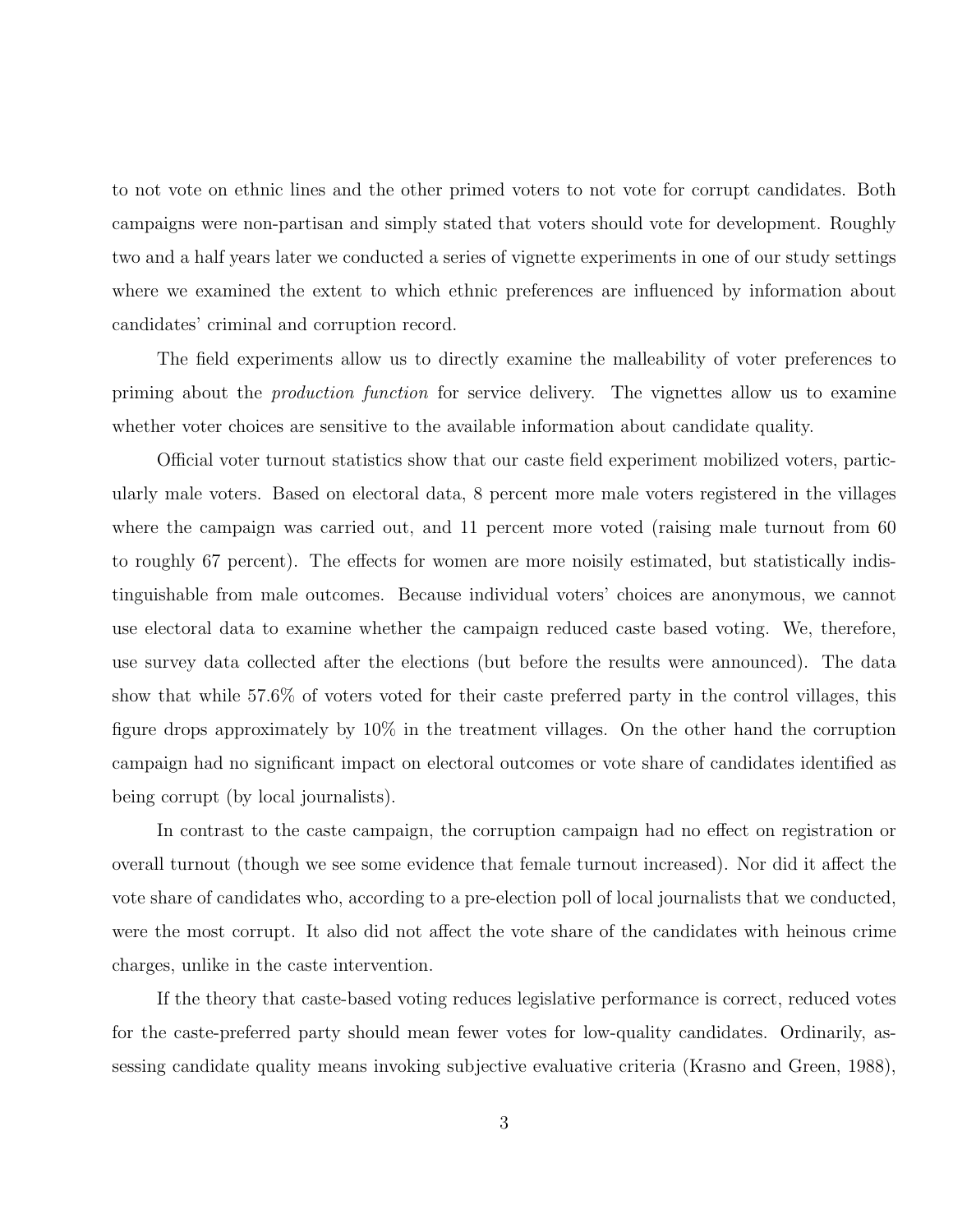but Indian law requiring that candidates disclose whether they were charged with "heinous crimes" (i.e., offenses carrying a sentence of more than 5 years) provides an unusually clear objective standard. We find a strong relationship between the campaign intervention and support for candidates with criminal backgrounds. While in the control villages candidates charged with heinous crimes on average receive 65% more votes than their opponents, this gap is halved in treatment villages. This finding is paralleled in the survey data: the treatment only changes the propensity to vote for the caste-preferred candidate when he has a heinous crime on his record.

But why did the corruption camoaign not affect voter decisions? One possibility is that voters were uncertain about how to respond to the anti-corruption message, lacking any explicit guidance about which candidates were corrupt. There is some tension between this view and the fact that voters exposed to the caste intervention seemed to know whether the candidate from their castepreferred party was a criminal. On the other hand, being corrupt and being a criminal are not the same thing–the correlation is only 0.1 in our data, and competing parties can and do routinely charge opposing candidates with corruption, while charges of past criminality are facts that can be verified independently. Further evidence that candidate quality matters comes from our vignette experiment. Citizens exhibit significant own ethnic party preference but this preference is halved when the vignette informs them that their preferred candidate is either a criminal or corrupt. The responsiveness to information is greater for criminal candidates when the basis for information is certain (i.e. the candidate had served a criminal sentence not just been charged) or when the voter is better informed about politics.

In sum, our results may be interpreted to mean that anti-caste campaigns which simultaneously emphasize the importance of voting to enable development are more effective vehicles for influencing voting patterns for two reasons: these campaigns undercut an influential decision heuristic while focusing attention on other important evaluative criteria. Nonpartisan anti-corruption campaigns, by contrast, leave the dominant evaluative criteria largely intact and do not provide the information necessary to reshape voter preferences.

One way to interpret this pattern is that there is a substantial group of voters with low levels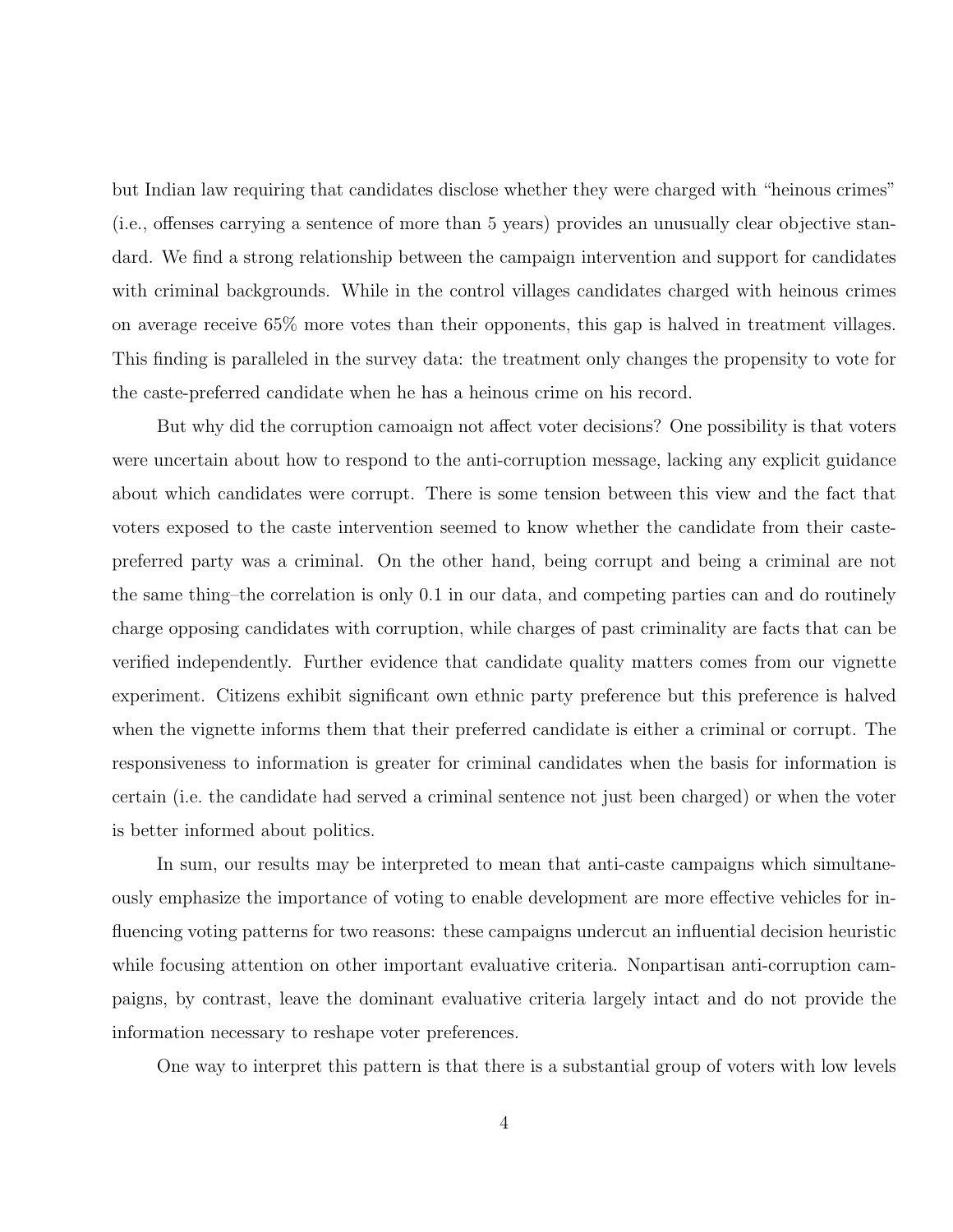of information about the candidates. These voters tend to support the party that is thought to represent their caste, perhaps because it is the one clear thing they know that distinguishes the parties (on voters' use of reference groups and heuristics, see Popkin, 1991; Lupia, 1994). When told that caste is not a good reason to vote for someone, these voters may be willing to consider another strategy, such as voting for whichever candidate looks better along the other dimensions, such as past criminality. This interpretation suggests that the vote share of criminal candidates declines because voters have changed their evaluative criteria.<sup>4</sup>How should we Think About VIGNETTES??

The rest of the paper is organized as follows. Section 2 introduces the electoral context within which the experiment took place, noting three salient features of UP elections: the importance of caste voting, the checkered backgrounds of legislative candidates, and the low levels of information with which voters make decisions. Section 3 provides a simple model to interpret these findings. Section 4 describes our sampling and empirical strategies, including some complications that require the use of instrumental variables estimation in order to correct some potential biases. Section 5 describes the two campaigns, and Sections 6 and 7 describe the results of the caste and corruption campaigns.

# 2 Electoral context: Uttar Pradesh

UP is arguably one of the most important subnational political entities. Its population of more than 190 million makes it the most populous subnational unit; indeed, if UP were a country, it would be the sixth most populous in the world. It is also one of the poorest states in India, with a total GDP of 69 billion dollars in 2006-07. More than two-thirds of the population is engaged in agriculture. Literacy rates are 70% among men and 43% among women. Elections in UP therefore occur on a

 $\frac{4}{4}$  The share of the criminal candidates would go down even if people who switch away from voting on caste vote at random for one of the other parties, if, as seems to be the case, candidates supported by the majority caste group are more likely to be criminals. However in order to explain the fact that the switch away from the caste-preferred candidate happens only when the caste-preferred candidate is a criminal, we do need to assume that the voters have some idea of whether their caste-preferred candidate is a criminal.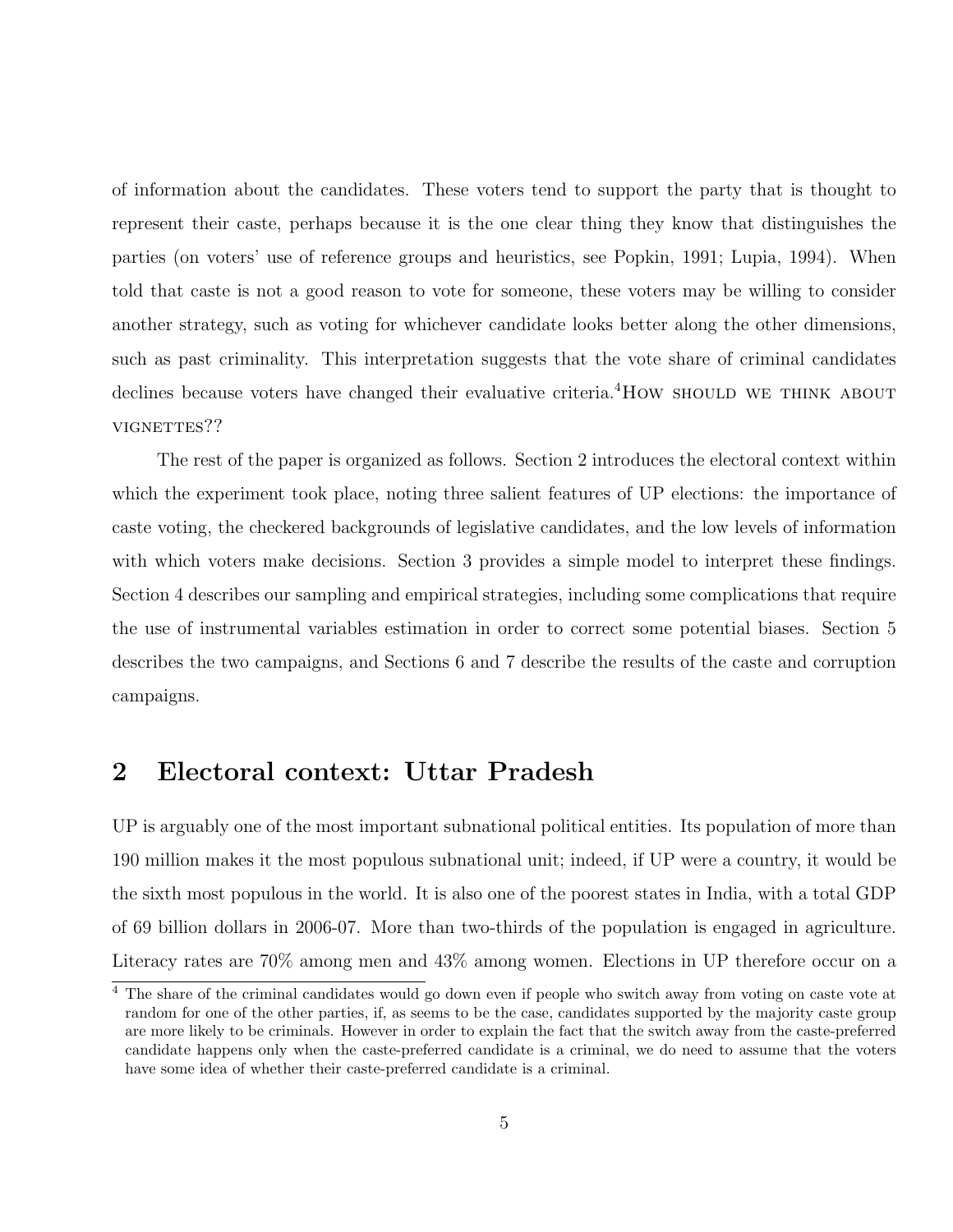massive scale and within a context in which large segments of the electorate have limited access to information and material resources.

## 2.1 The Rise of Caste Politics

More than 80% of the population is Hindu, and UP politics are closely tied to the Hindu caste system. Historically, the caste system has divided Hindu society into a hierarchically ordered set of endogamous groups, with groups lower in that hierarchy categorized by the present political system as Scheduled Castes (SC) and Other Backward Castes (OBC). At Independence, the Congress Party, which drew its leadership from the upper castes, dominated UP politics. Although non-Congress parties briefly came to power during the late 1960s and again during the late 1970s, the Congress hegemony in UP went largely unchallenged until the mid-1980s. Prior to the mid-1980s, the main opposition parties were dominated by upper caste leaders and candidates, and low caste legislators were mainly confined to reserved jurisdictions, where only SC candidates could stand for election. In 1984, an explicitly SC party, the Bahujan Samaj Party (BSP), was formed. A second low caste party which mainly targeted OBC voters, the Samajwadi Party (SP), was formed in 1992. Since the early 1990s, one or both of these two parties have formed the majority coalition in the state legislature, enabling party leaders to be named Chief Minister.<sup>5</sup>

Surveys of the UP electorate show the prevalence of caste voting in the wake of this party realignment. In 1996, for example, over 70% of voters reported voting for the party that represented their caste group (the Congress and the Bharatiya Janata Party, or BJP, for upper caste voters, and SP and BSP for lower caste voters). Explanations for caste voting both in UP and India more generally abound. Yadav (2000) argues that ethnicity was made politically salient in the 1980s by the growth of popular low caste movements spearheaded by charismatic individuals who went on to form low caste parties. Chandra (2004) and Jaffrelot (2003) argue that the political salience of caste

 $5$  Muslims, who account for approximately 18% of the UP electorate, are not directly subject to the caste system, and their relationship to the party system is complex, with allegiances shifting over time in response to the ways in which the various parties appeal to Muslims' economic interests and aspirations for social equality.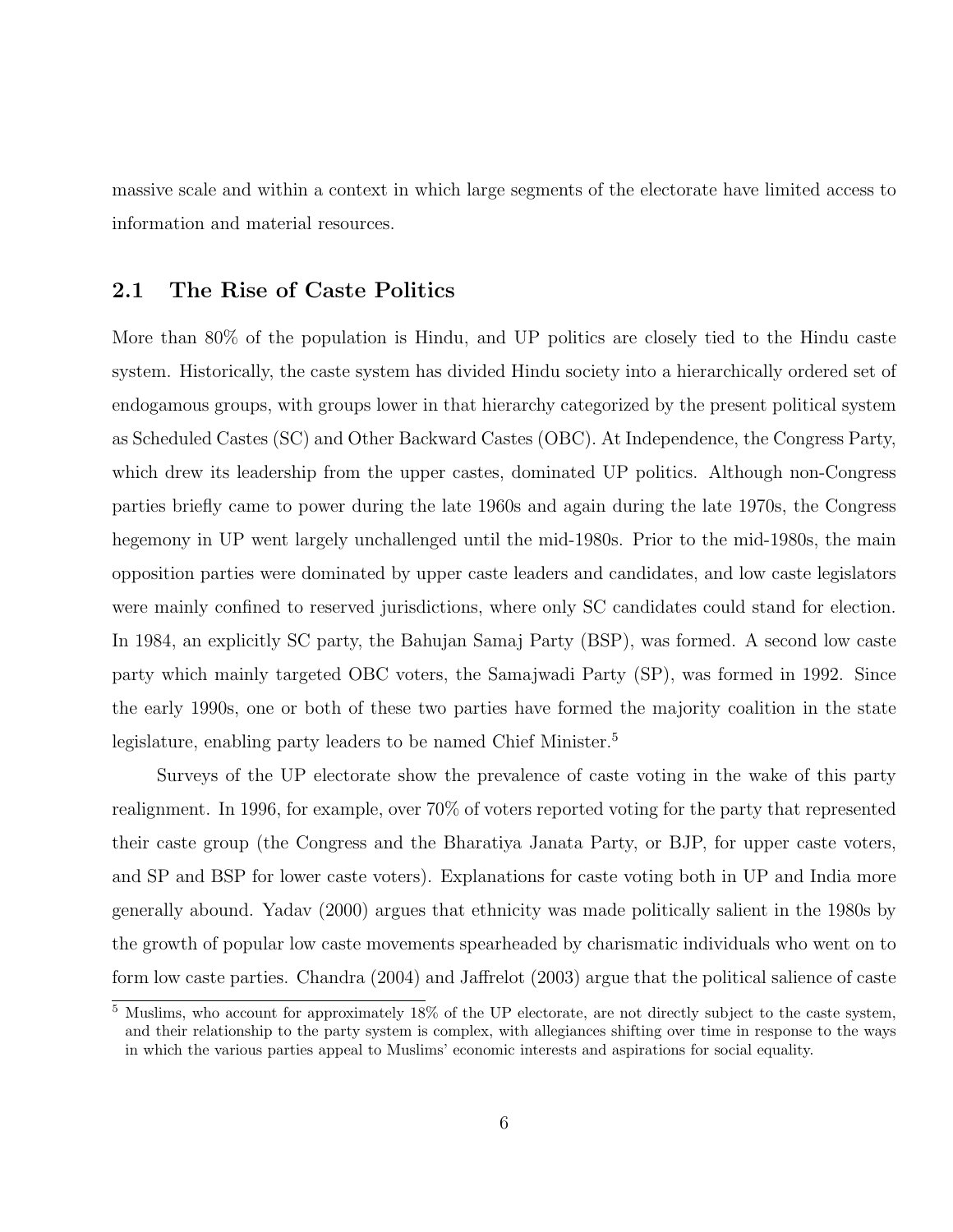identities increased in the wake of affirmative action policies in favor of low castes. These policies created a large group of middle-class, low-caste citizens who demanded political recognition and social change, and caste-based quotas led them to organize politically along these lines. Conversely, opposition to affirmative action may have contributed to the hardening of the political stances of upper caste Hindus along both caste and religious lines and was reflected in the growing political influence of BJP. The caste composition of electoral districts, which was a weak predictor of electoral returns in the late 1970s, became a strong predictor by the late 1980s and continues to be the most important determinant of election results (Banerjee and Pande, 2009).

### 2.2 Criminality and Corruption in UP politics

Accompanying the realignment of the party system has been a striking increase in prominence of criminals among the ranks of elected officials. Although the upward trend was clear to those close to UP politics, the proportion of candidates with criminal backgrounds could not be determined with precision until relatively recently. In the wake of a 2002 Supreme Court ruling declaring the right of voters to know candidates' backgrounds, election officials now require that candidates disclose their criminal records and financial assets. According to an affidavit filed by the Government of UP in 2005, on the eve of the 2007 election 206 of the 403 sitting members of the legislative assembly (MLAs) had pending criminal charges against them. Remarkably, 159 sitting MLAs, distributed more or less evenly among political parties, were charged with what are termed heinous crimes. The legal definition of heinous crimes in the context of elections is provided in Section 8 of the Representation of People Act 1951: a criminal charge which attracts more than 5 years of punishment. Although voters were presented with ample opportunities to vote for criminals (882 candidates had pending charges against them, and at least six campaigned from jail), the 2007 election saw a decline in the proportion of elected officials with criminal backgrounds: 155 elected MLAs had criminal backgrounds, 91 of whom were charged with heinous crimes.

Criminal candidates are arguably advantaged in the current environment in two ways. First,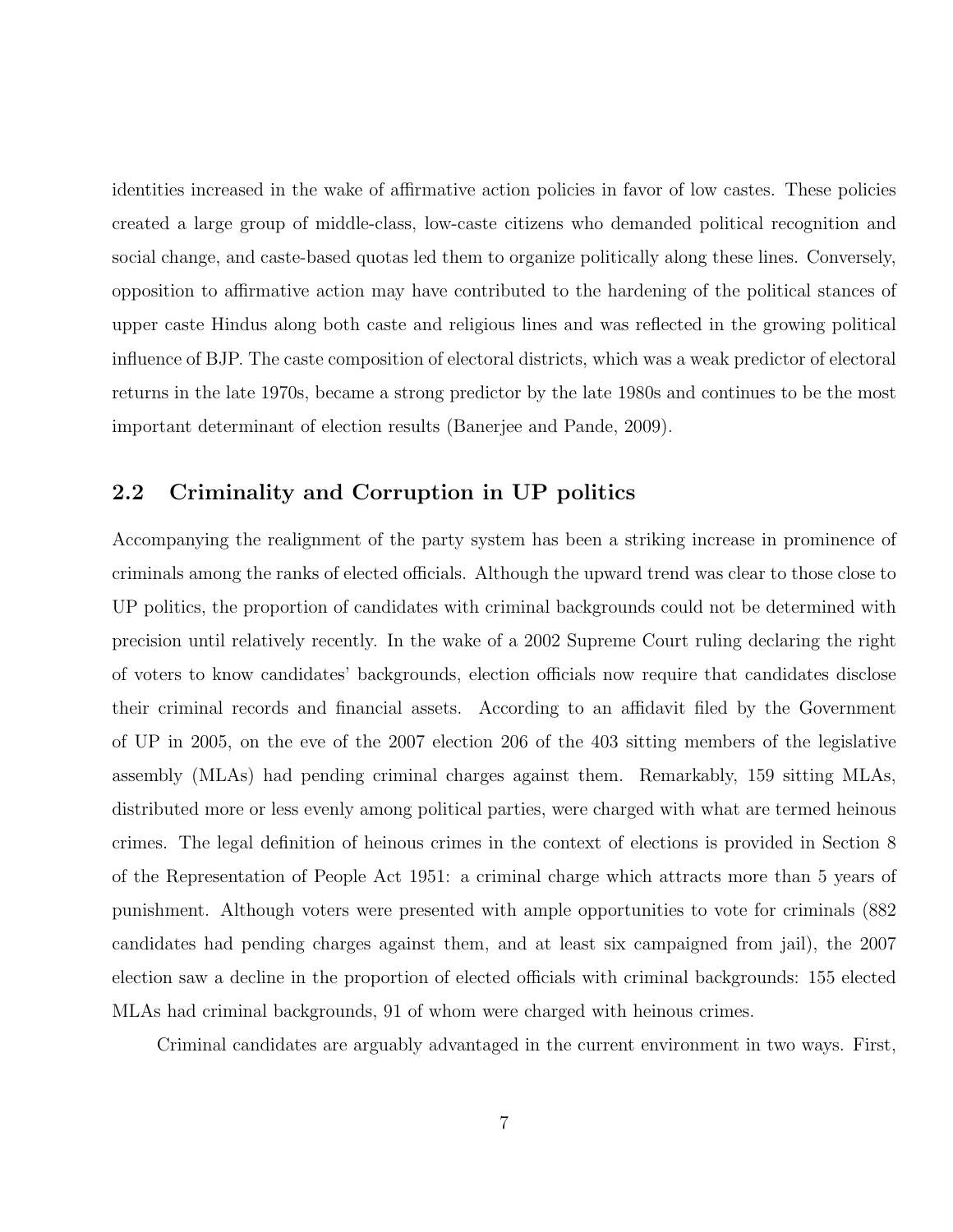in contrast to the old Congress Party, which carefully monitored candidate recruitment and advancement within the party amid relatively limited inter-party competition, the current array of parties have relatively few checks on the advancement of ambitious and well-funded candidates. Candidates who in effect buy their way onto a party's ticket provide an important public good for the party, subsidizing other candidates' campaigns. Second, voters tend to have little information about the candidates other than caste-related cues. In 2007, a representative survey of the UP electorate found that 68% of men and 89% of women reported that they "never read the newspaper", and similar proportions reported never listening to news on TV or radio. In this kind of environment, elections are shaped either by reference group cues such as caste and by campaign events (processions, rallies, gift-giving) that cost money, which in turn amplifies the importance of self-financed candidates.

# 3 An elementary model

#### 3.1 Set up

Consider a voter who has two decisions–whether to vote and who to vote for. His cost of voting, c, is randomly drawn from a distribution  $G(c)$  on  $[c_0, c_1]$ , where  $c_0$  is negative (some people actually like voting) but  $c_1 > 0$ . If the voter votes he decides beween two candidates, A and B. If voter does not vote his utility from the entire electoral process is set to 0. If he votes, he pays the cost of voting but has the satisfaction of having voted for the best person: If the expected value he puts on candidate *i* is  $v_i$ , then his payoff from having voted is  $\max\{v_A - v_B, v_B - v_A\}$ .

The value of a candidate comes from what he is expected to deliver to the voter. Candidates differ along two dimensions which we will call  $P$  and  $Q$ .  $Q$  is quality of the candidate, that is his ability to get things done, his probity, his commitment to his job, etc. Assume that Q takes its values in  $\{-1, 1\}$ , with 1 representing higher quality. P represents the ethnic affiliation of the candidate (P for parochial interest) and takes the value 1 if he is affiliated with the same group as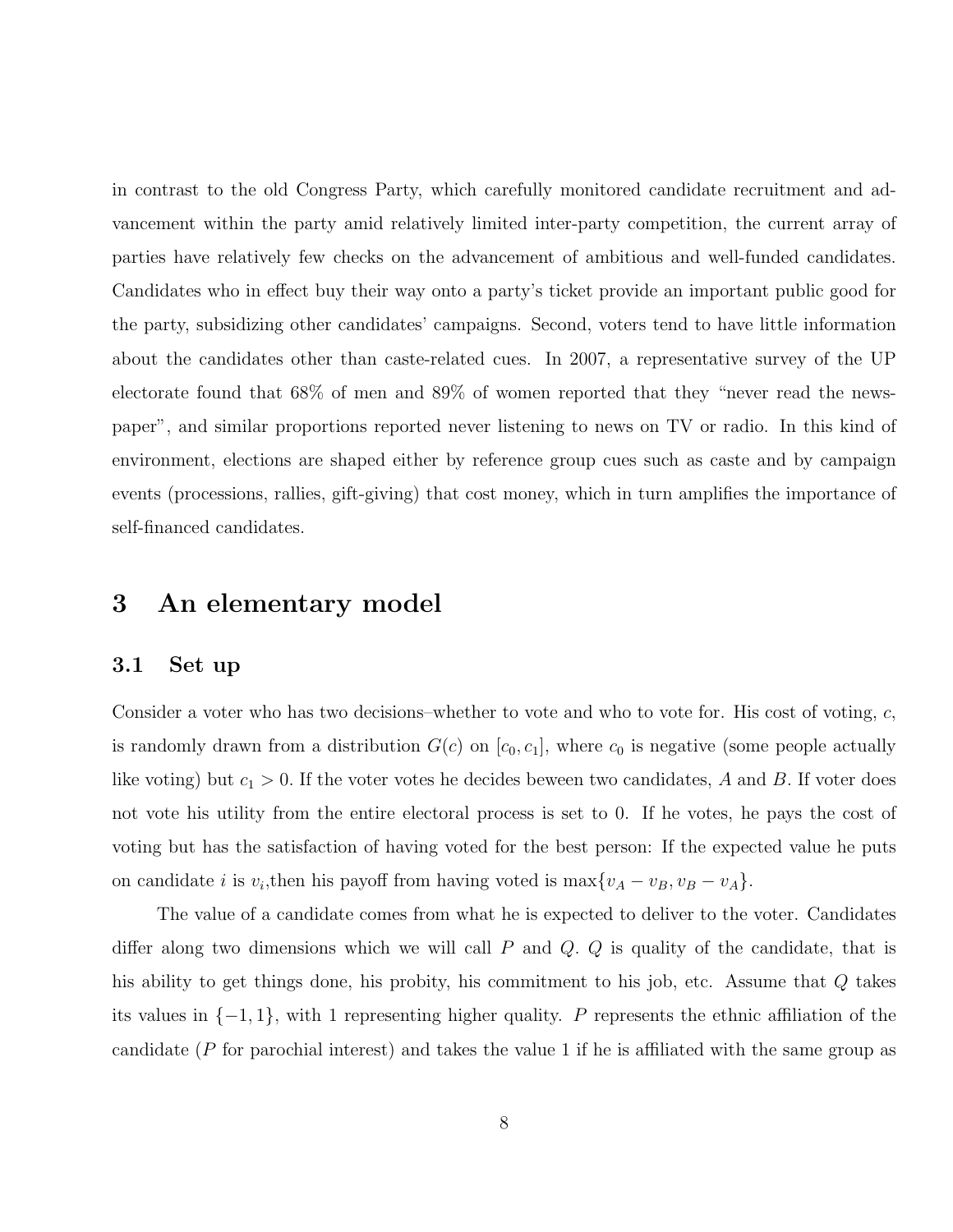the voter and −1 otherwise.

We assume that P is known to voters and that candidate A has  $P = 1$ , while candidate B has  $P = -1$ . However the voter does not know the exact value of Q: He has a prior that the vector  $(Q_A, Q_B)$  can be either (1,-1) or (-1,1) with probabilities p and 1 − p. In particular p need not be equal to 1/2, allowing for the possibility that ex ante one candidate is believed to be higher quality than the other. In addition he gets a signals,  $s_A$  or  $s_B$ , about the quality of the candidates:  $Pr{s_A|Q_A = 1, Q_B = 1} = Pr{s_B|Q_A = -1, Q_B = 1} = \theta \ge 1/2.$ 

The value of candidate  $i$  is given by the expression

$$
v_i = \alpha Q_i^e + \beta P_i + \gamma D_i^e, \alpha, \beta, \gamma \ge 0
$$

where  $Q_i^e$  is expected quality and  $D_i^e$  (delivery) is a measure of how much governmental resources candidate i is expected to deliver to the voter. We assume that the voter believes that

$$
D_i^e = \mu Q_i^e + (1 - \mu) P_i, \mu, \nu \ge 0.
$$

In other words, the voter values candidate quality and (the right) ethnicity potentially both in themselves and as a means to get stuff from the government.

We assume that  $\alpha, \beta, \gamma$  are known and fixed parameters–the voter knows what he likes. However he does not necessarily know the true production function for  $D: \mu$  and v are just his priors and additional information can influence them. WE SHOULD EXPAND THIS TO ALSO CONSIDER the case where information is varied but not parameters to cover the vignette case Within this framework the NGO campaigns are naturally interpreted as providing informative signals about  $\mu$ . The caste campaign provides a signal that makes the voter less optimistic about ethnicity as a delivery mechanism: The voters who were exposed to the campaign have a posterior  $\mu' > \mu$ . The corruption campaign emphasized the importance of quality in terms of getting delivery, which, in this somewhat abstract formulation also amounts to an increase in  $\mu$ . Of course, in reality,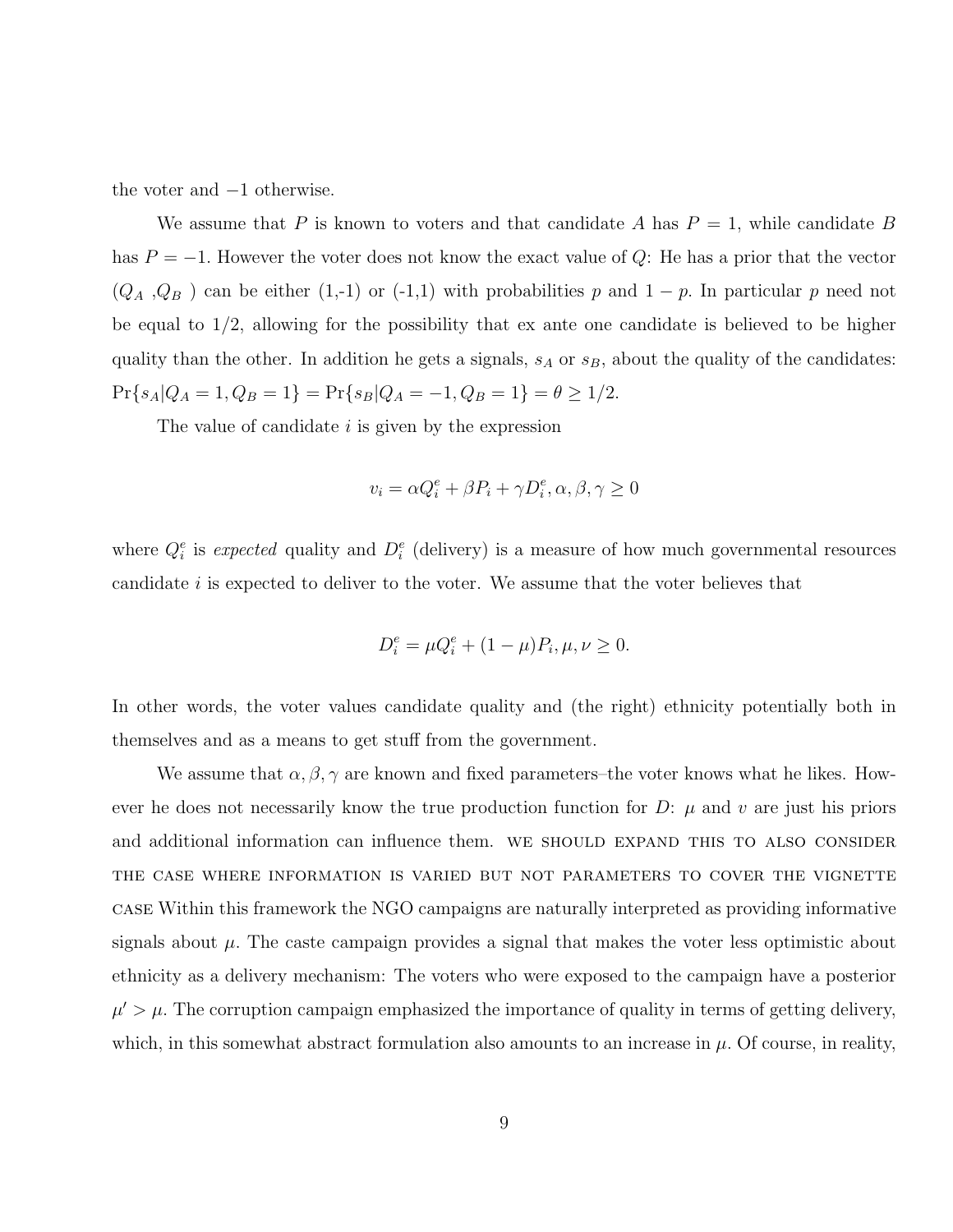quality has multiple dimensions and the two campaigns probably emphasized different dimensions of quality–while corruption campaign focused on one specific dimension, honesty, the caste campaign left people free to decide the specific aspect of quality that they wanted to emphasize.

The timing of the model is assumed as follows: First  $s_A$  and  $s_B$  are revealed. Then the NGO campaign takes place (or not). Finally the voter decides whether to go to vote and if he votes, who to vote for.

### 3.2 Analysis

Given a signal  $s = s_A, s_B$ , if the voter votes, he will vote for candidate A if and only if

$$
v_A(s) - v_B(s) = 2[(\beta + \gamma(1 - \mu)) - (\Pr{Q_B = 1|s} - \Pr{Q_A = 1|s})(\alpha + \gamma\mu)] \ge 0
$$

Moreover a voter will vote as long as

$$
|v_A(s) - v_B(s)| = 2 |(\beta + \gamma(1 - \mu)) - (\{\Pr\{Q_B = 1 | s\} - \Pr\{Q_A = 1 | s\}) (\alpha + \gamma \mu)| \geq c.
$$

Clearly, no one would ever vote for candidate B unless  $Pr\{Q_B = 1|s_B\} - Pr\{Q_A = 1|s_B\}$ is positive enough that

$$
(\Pr\{Q_B = 1|s_B\} - \Pr\{Q_A = 1|s_B\})(\alpha + \gamma) > \beta.
$$

Therefore assume this condition holds and also that

$$
\Pr\{Q_B = 1|s_A\} - \Pr\{Q_A = 1|s_A\} < 0,
$$

i.e. that an A signal does make A the high quality candidate.. Let  $\mu^*$  be the value of  $\mu$  such that

$$
[(\beta + \gamma(1 - \mu)) - (\Pr{Q_B = 1 | s_B} - \Pr{Q_A = 1 | s_B}) (\alpha + \gamma \mu)] = 0.
$$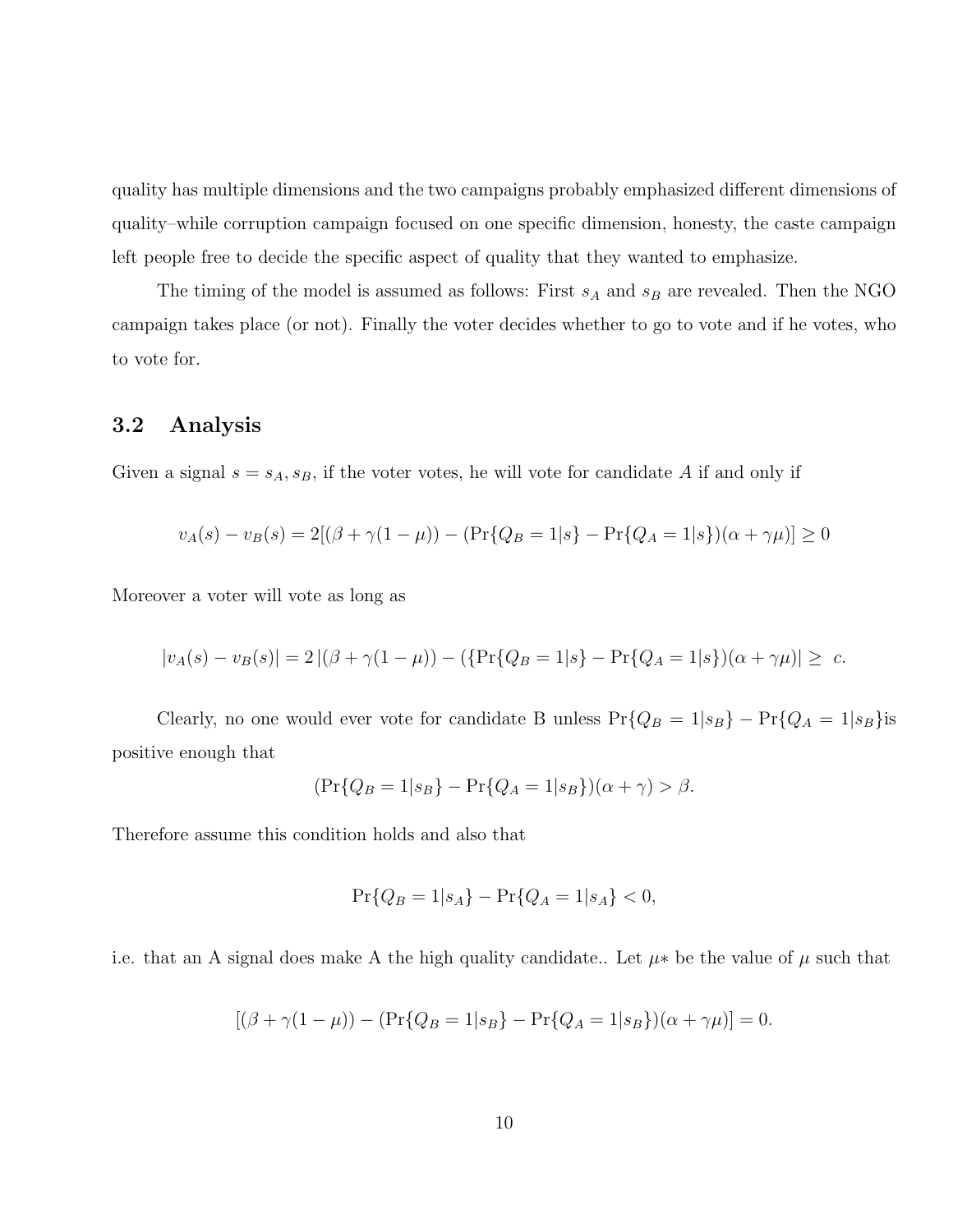For  $\mu < \mu^*$ , people vote A both when they get signal s<sub>A</sub> and when they get signal s<sub>B</sub>. Once  $\mu$ crosses  $\mu$ <sup>\*</sup>, those who get signal s<sub>B</sub>start to vote for B. Therefore turnout from those who have the signal is s given by

$$
T(s) = \int^{2\left[ (\beta + \gamma(1-\mu)) - (\{ \Pr\{Q_B = 1 | s\} - \Pr\{Q_A = 1 | s\}) (\alpha + \gamma \mu) \right]} dG(c).
$$

Expected turnout is given by

$$
T = (p\theta + (1-p)(1-\theta))T(s_A) + ((1-p)\theta + p(1-\theta))T(s_B).
$$

The expected vote share of candidate B is zero as long as  $\mu \leq \mu^*$ , but once  $\mu$  exceeds  $\mu^*$ it is given by

$$
p \frac{(1-\theta)T(s_B)}{\theta T(s_A) + (1-\theta)T(s_B)} + (1-p) \frac{\theta T(s_B)}{\theta T(s_B) + (1-\theta)T(s_A)}
$$

Given these expressions it is easily checked that as long as  $\mu \leq \mu^*$ , an increase in  $\mu$ will only lead to a fall in turnout–everybody who votes will vote for A. Once  $\mu > \mu^*$ , an increase in  $\mu$  will increase the vote share of candidate B. The effect on turnout remaimns ambiguous since it continues to go down among those who get  $s_A$  but now increases among those who get  $s_B$ .

Result 1: An increase in  $\mu$  (weakly) increases the share of votes that go to the ethnically non-favored candidate. It may also increase turnout.

Corollary: If turnout goes up, the vote share of the ethnically non-favored candidate must go up.

The increase in turnout is more likely the larger is  $Pr\{Q_B = 1|s_B\} - Pr\{Q_A = 1|s_B\}$  and the weaker is pure ethinic preference  $\beta$ . Pr{ $Q_B = 1|s_B$ } – Pr{ $Q_A = 1|s_B$ }, in turn depends on how much information voters have.

Result 2: If the voters have little information about the quality of the candidates an increase in  $\mu$ is more likely to reduce or fail to increase turnout and the vote share of the ethnically non-favored candidate. This is also true for voter groups that have very strong ethnic preferences and those that believe that their ethnically favored candidate is better ex ante  $(p > 1/2)$ .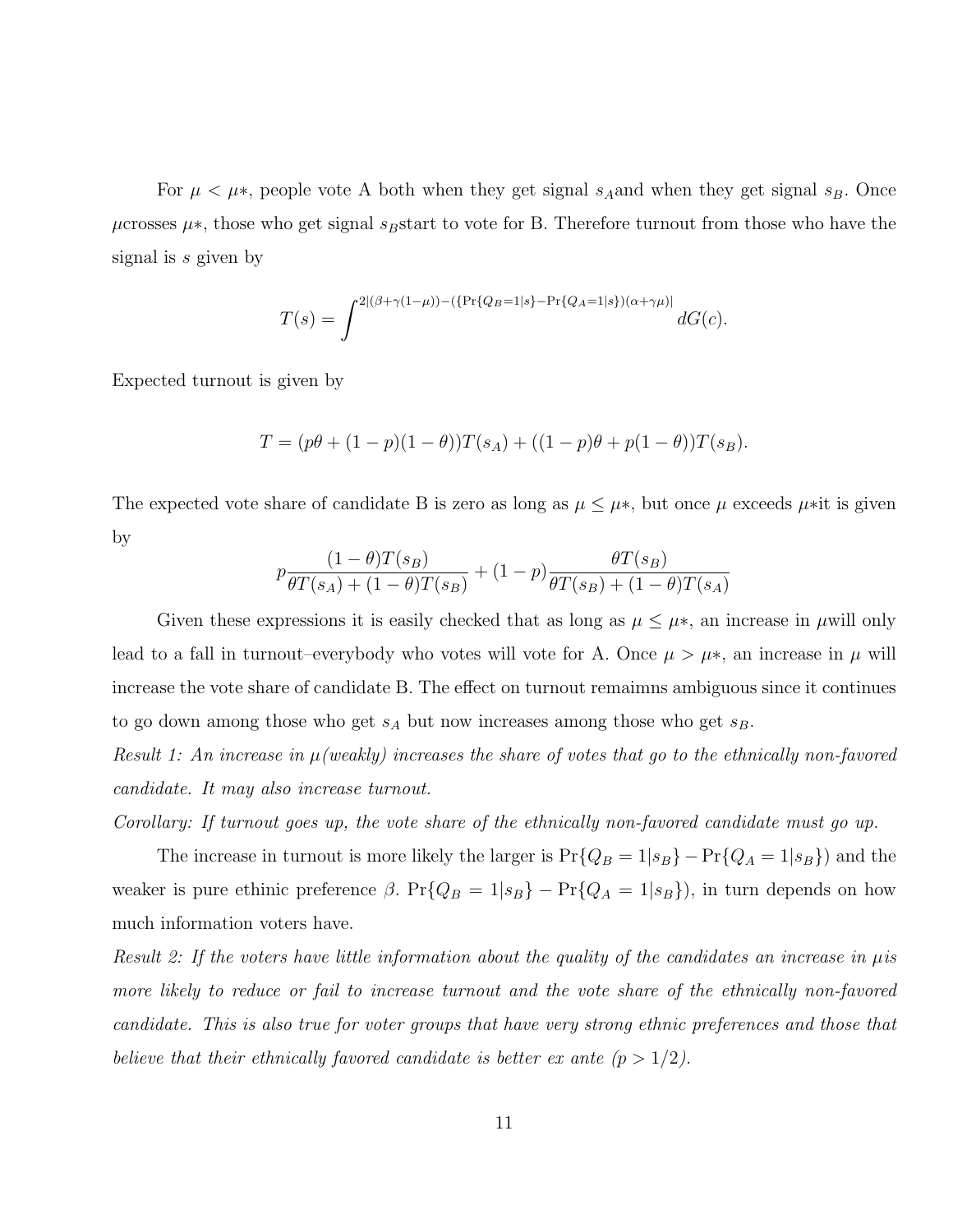Does a campaign that pushes for an increase in quality of the electors necessarily increase expected quality? In this model, an increase in  $\mu$ always weakly increases the vote share of candidate B. This is irrespective of whether B is the better candidate ex ante  $(p < 1/2)$ . Therefore there is no presumption that the campaign will increase the vote share of the higher quality candidate. The best case scenario of course is when signals are very precise ( $\theta$ close to 1)

Result 3: An increase in  $\mu$ may reduce the vote share of the higher quality of the electors unless the higher quality elector is also the ethnically non-favored candidate for the majority of the population

These results are quite stark because of the simplicity of our model. However the effects they rely on are much more general.

#### 3.3 Empirical Implications

We will consider a situation where individuals are primed about the salience of either the caste or corruption dimension of their voting decision. The caste-preferred party of a voter is clearly observed, and the model predicts that citizens will be able to respond to the message by reducing the incidence of caste-preferred voting. Interpreting a generalized corruption message in terms of which candidate is corrupt is harder, and as discussed in this section we would expect significant heterogeneity in voter response.

# 4 Study Design

The UP state assembly elections were held in April-May 2007. During March and April 2007, i.e. over the two months leading up to the election, we conducted two voter campaigns in three districts of central UP – Lalitpur, Bahraich and Sitapur. The caste campaign was conducted in the eighteen jurisdictions in these districts while the corruption campaign occurred in 14 of these jurisdictions.<sup>6</sup> Below, we describe our sampling and empirical strategies.

<sup>6</sup> Our corruption intervention excluded four jurisdictions (Behta, Charda, Laharpur, and Nanpara) where the four major party candidates received similar corruption rankings from journalists (on a 1-10 scale).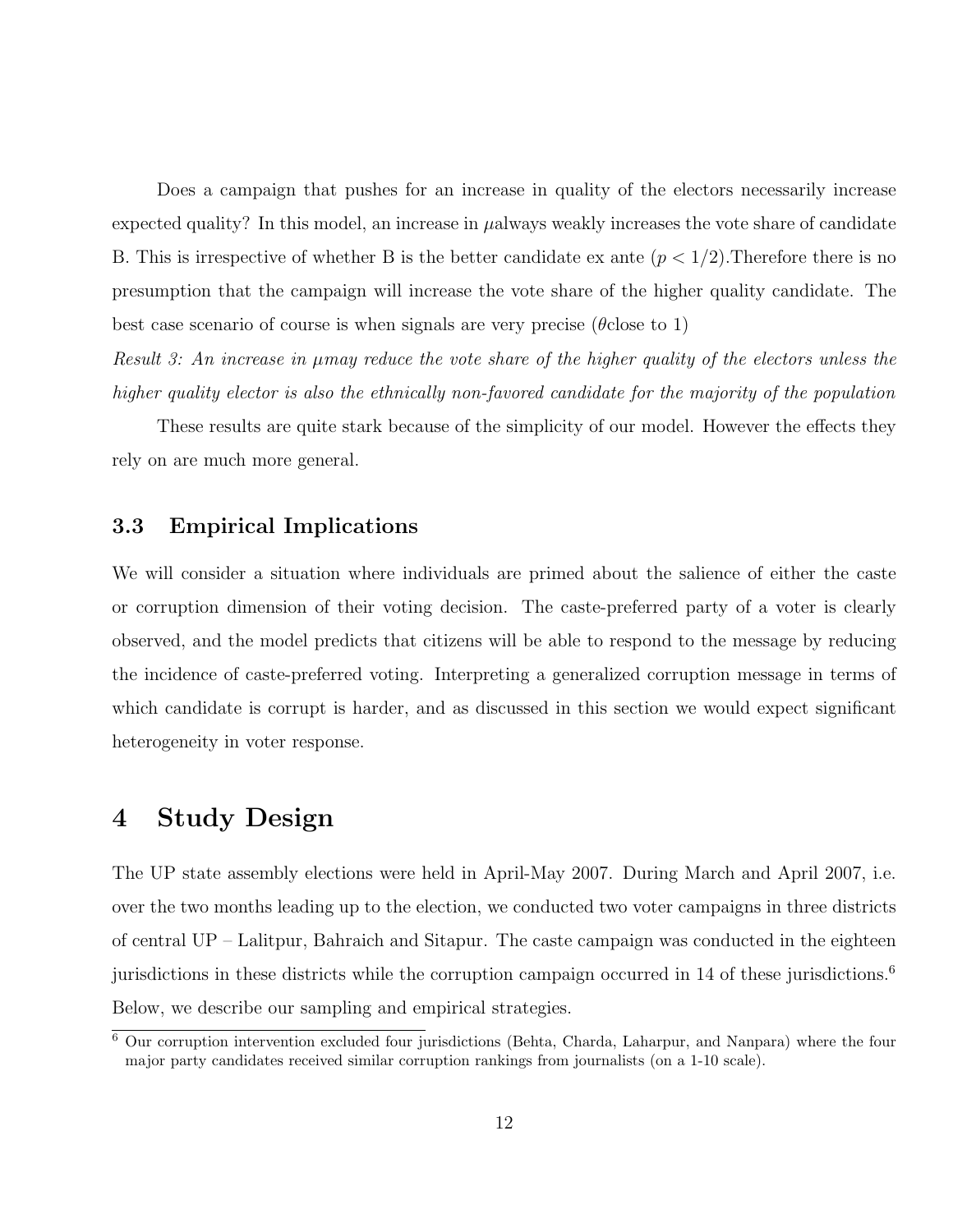### 4.1 Sampling Strategy

Prior to sampling villages we used the polling station coverage maps (generated by the election commission) to conduct two mapping exercises. First, within each jurisdiction we generated clusters of proximate polling stations which covered, on average, fifteen villages (the range is 12 to 20 villages).<sup>7</sup> Second, within each cluster, we identified polling stations which either served the same village or very nearby villages; we defined these as village units. The average cluster had XX village units, and the average village unit had 1.585 polling stations and 1.75 villages.

Our sampling strategy proceeded as follows: first, we stratified the sample of clusters by jurisdiction.Within each jurisdiction, we randomly chose a (predetermined number of) clusters for the caste and corruption interventions.This gave us a sample frame of 36 caste clusters and 32 corruption clusters. Within a cluster, we then defined our sampling frame. Here, the unit of observation was a polling station, unless one polling station served multiple villages. In those cases it was the village. We term this unit of observation as the randomization unit.

Within each cluster, we generated and assigned each randomization unit a random number. Within a caste cluster we then ordered *randomization* units in ascending value of the random numbers.

For corruption clusters we followed a slightly different procedure. This was prompted by our desire to implement different corruption treatments in villages where the incumbent had spent money from his discretionary fund (called the MLA fund). These MLA fund village units, we felt, might be particularly interesting as a site for the corruption treatment, since it is often alleged that the MLA fund money is misused. We therefore stratified our treatment by MLA fund status. Within each corruption cluster, we first sorted villages by whether the incumbent had reported spending any money from the MLA fund in that village. XX of the ZZ clusters had at least one village where such spending had been reported. To do this, we first ordered all randomization units

<sup>7</sup> Each polling station is supposed to cover 1500 electors who are no more than two kilometers from the polling station. The average polling station in our sample covered 1.38 villages. We dropped clusters with less that 12 villages.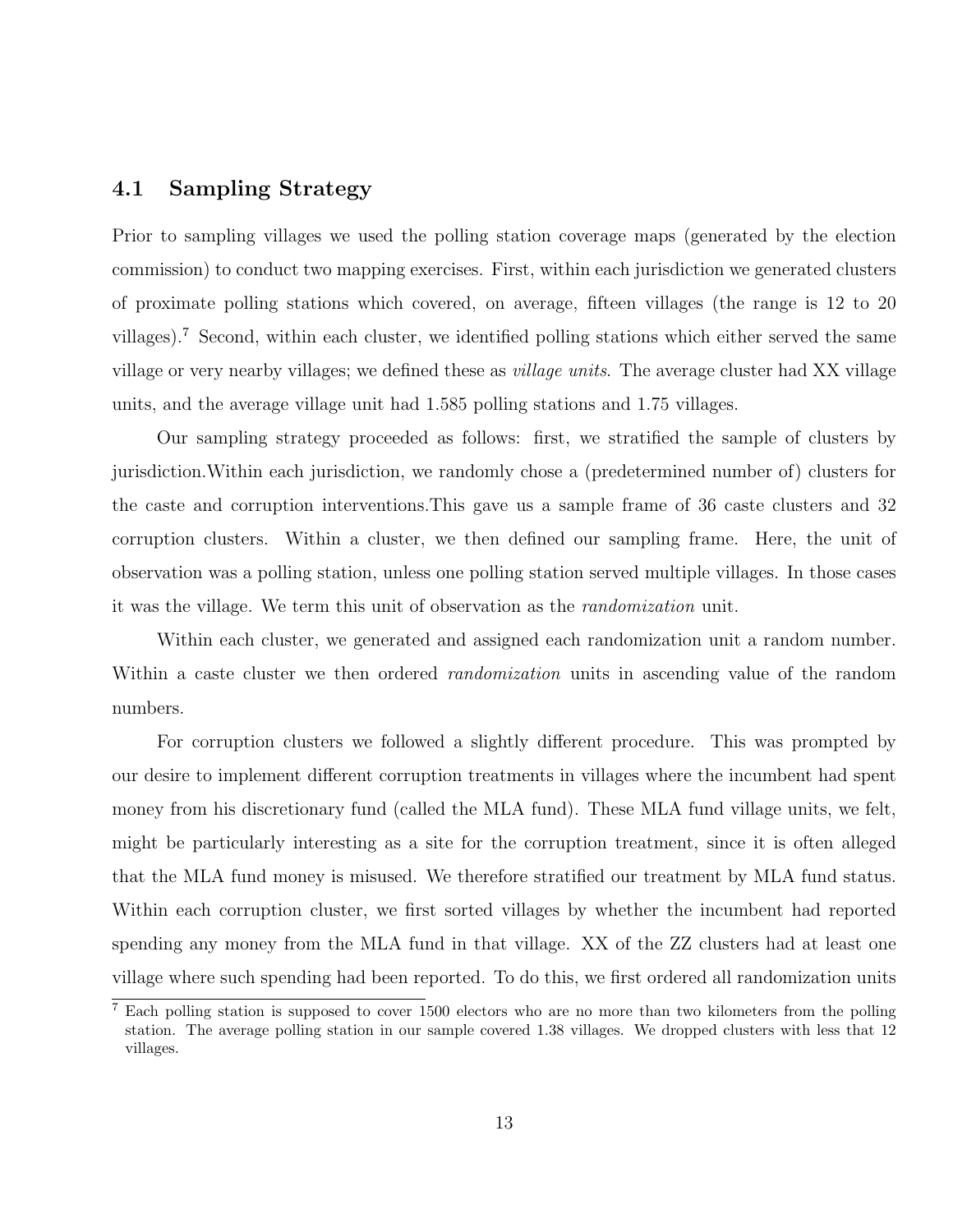where some MLA fund spending had occurred in ascending order of their random number. We then did the same for non-MLA fund unit clusters.

While randomization units were ordered by their random number, this number did not perfectly determine a unit's treatment status. Rather, concerns of spillovers in nearby units (especially when one village was served by two polling stations) led the field team to adopt the following decision rule: conditional on a randomization unit being selected for treatment, the entire village unit associated with that randomization unit was designated for treatment. In other words, all the other randomization units associated with the village unit associated with the original randomization unit get pulled into the treatment. Within a cluster the randomization unit with the lowest randomization number (and any other randomization units associated with the same village unit) was assigned to treatment. This procedure was then repeated for the unit with the next lowest randomization number that had not already been pulled into treatment. This procedure was repeated until six village units were selected for treatment within each cluster.

This decision rule, however, may have led to non-random assignment. Specifically, village units associated with a larger number of randomization units have a higher probability of selection into treatment (as they had more entries in the data-set) . To address this concern we implemented a Instrumental Variable Strategy which made use of the original random number assignment. <sup>8</sup>

#### 4.1.1 Instrumental Variable Strategy

The different stratification rules for treatment followed by the caste and corruption intervention led us to implement slightly different IV strategies for the two cases (full details in Appendix). However, the basic spirit of the IV strategy is very similar, and for expositional ease we describe

<sup>8</sup> Finally, once the campaign began it became clear that the NGOs did not have the manpower to cover all treatment units. We therefore, dropped villages and polling stations symmetrically from both control and treatment groups. The specific drop rules are in the Appendix – essentially, we dropped very large villages and polling stations which covered a relatively large number of villages. This drop rule partially accounted for the bias in selection, since all villages with multiple polling stations were dropped. However, it was also the case that the drop rule led to a larger number of polling stations and villages being dropped from the treatment group (treatment units were more likely to have the characteristics targeted by the drop rule, such as being small villages).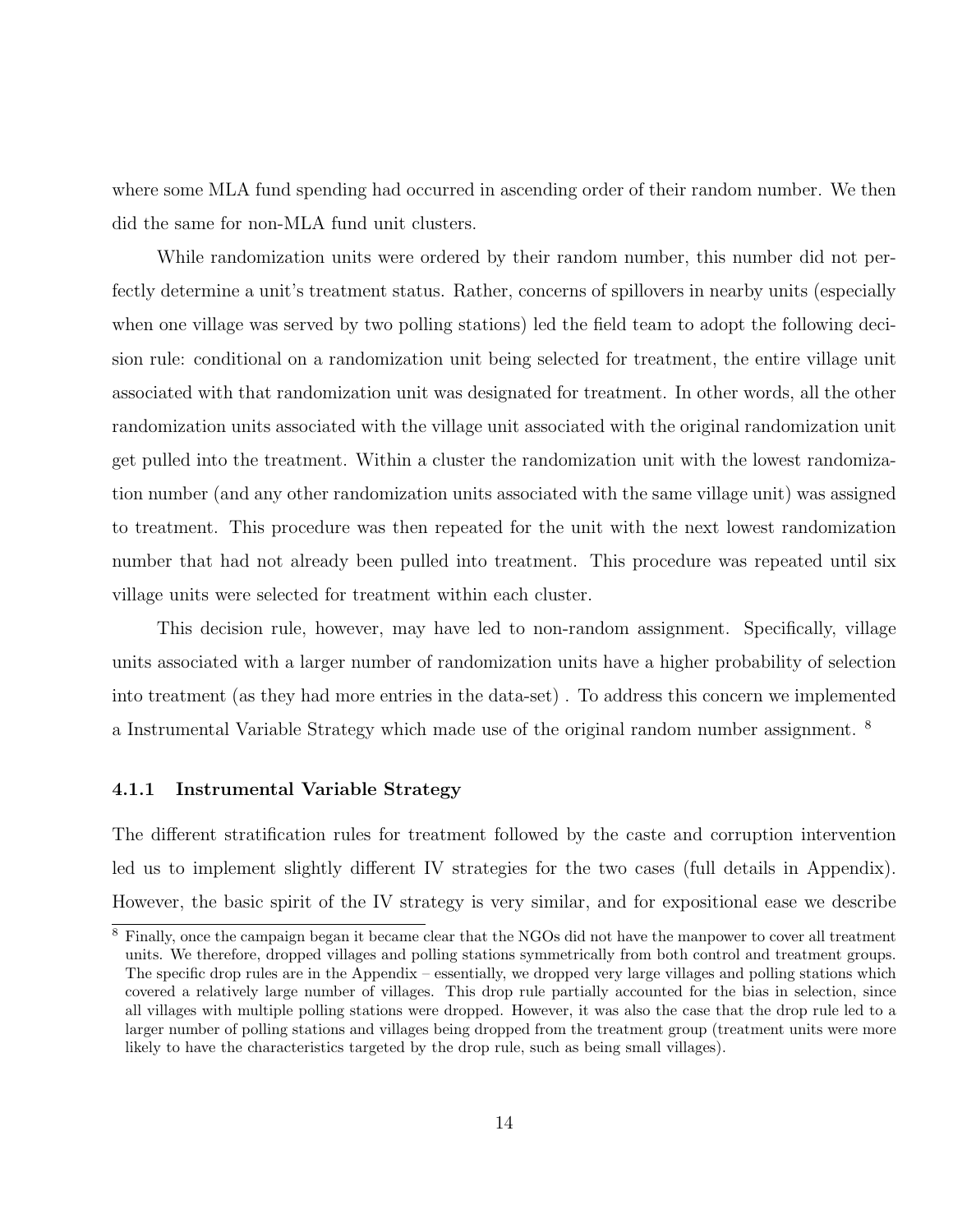the IV procedure for the caste intervention below.

We take the original randomization file (before the drop rule is applied) and within each cluster assign an indicator assigned to treatment that equals 1 if and only if the randomization unit belongs to one of the first six randomization units in the original randomization file (which includes the pre-dropped observations). In the electoral data we then assigned all remaining randomization units as controls. Figure 1 shows the relationship between assigned to treatment and actual treatment.

We also evaluate our caste campaign using survey data. The survey only occurred in a subset of villages in a cluster – specifically, the first twelve village units in a cluster. For this sample we identified the *assigned to treatment* variable as above. We assigned the randomization units with the next six lowest randomization numbers as the control units and discarded the rest of the sample.

In both cases we applied the drop rule after this, and used *assigned to treatment* as an instrument for treatment in the sample with the drop rule applied.

### 4.2 Data

Three data sources were used for this study. Polling station-level data on voter registration, turnout and candidate vote shares come from the Election Commission of India. As background, all Indians above the age of eighteen and resident in the state are eligible to vote in state elections. Voting is not mandatory, and in order to vote an individual's name should be listed on the voter rolls. Voter rolls are generally verified by election commission officers who visit residential areas and verify the presence of eligible voters at individual locations and residences. The rolls are generally updated until about ten days before the election, when they are frozen and no more registration is permitted. Our second source of data on voter behavior is survey-based, and was collected for treatment villages and a subset of the control villages covered by the caste campaign. In these villages a household survey conducted in the X week between the election and when the results are declared. The survey was conducted, as part of a larger state-wide election survey, by a well known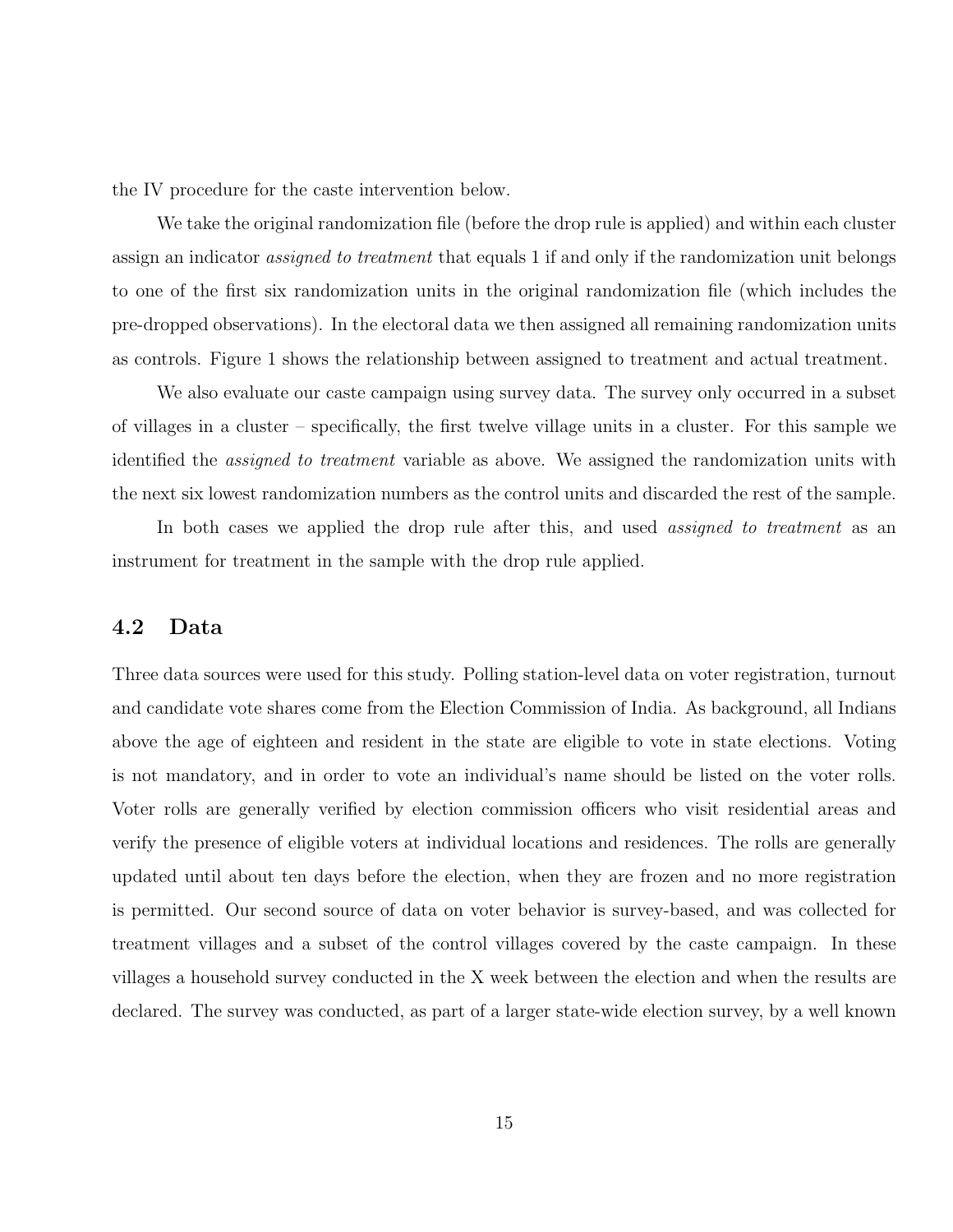Indian research organization that specializes in election related surveys.<sup>9</sup>

In each caste cluster, all villages which received the caste treatment and villages falling in the next six village units were surveyed. Twelve households were surveyed per village, where we stratified by gender and sought to survey an equal number of male and female respondents. The survey recorded demographic and socio-economic characteristics of the respondent, including age, gender, education, caste, income and occupation. To get her to reveal her voting choice, a respondent received a ballot sheet and was asked to (privately) mark her choice and put in a ballot box (provided by the surveyor). The ballot sheet identifier allowed a respondent's voting choice to be linked to her socio-economic information. An important innovation of the survey was the use of a vignette in which the respondent was asked which of two hypothetical candidates from different parties she would prefer to vote for: an incumbent widely believed to misappropriate public funds, and a challenger with no political experience running on an anti-corruption platform. The surveyors assigned each vignette candidate to one of the three most popular parties in UP: BJP, BSP, or SP. The vignette text is provided in the Appendix. The likelihood of assigning a respondent an incumbent from the party which represented her ethnic group was the same in both treatment and control units.

Ex post, we observe that the survey company did not sample randomly within the village. Rather, since their typical goal is to predict electoral outcomes, they oversampled likely voters. Reported turnout among those surveyed was one and half times higher than actual turnout ( 79% versus 53%). The survey data, therefore, will not provide a reliable estimate of turnout effects. On the other hand the survey seems to have been effective in getting individuals to reveal who they voted for. For the four major parties the survey predictions of vote share were within three percentage points of the right number. <sup>10</sup>

<sup>&</sup>lt;sup>9</sup> This organization, the Center for Study of Developing Societies (CSDS) is one of the best-known polling organizations in India and has conducted numerous election-related surveys, often on behalf of some media organization that wants to predict the election outcome.

 $10$ Electoral vote shares of BJP, BSP, INC and SP, were  $12\%$ ,  $43\%$ ,  $5\%$  and  $30\%$  of the vote, while the survey vote shares were 11%, 40%, 7% and 28%.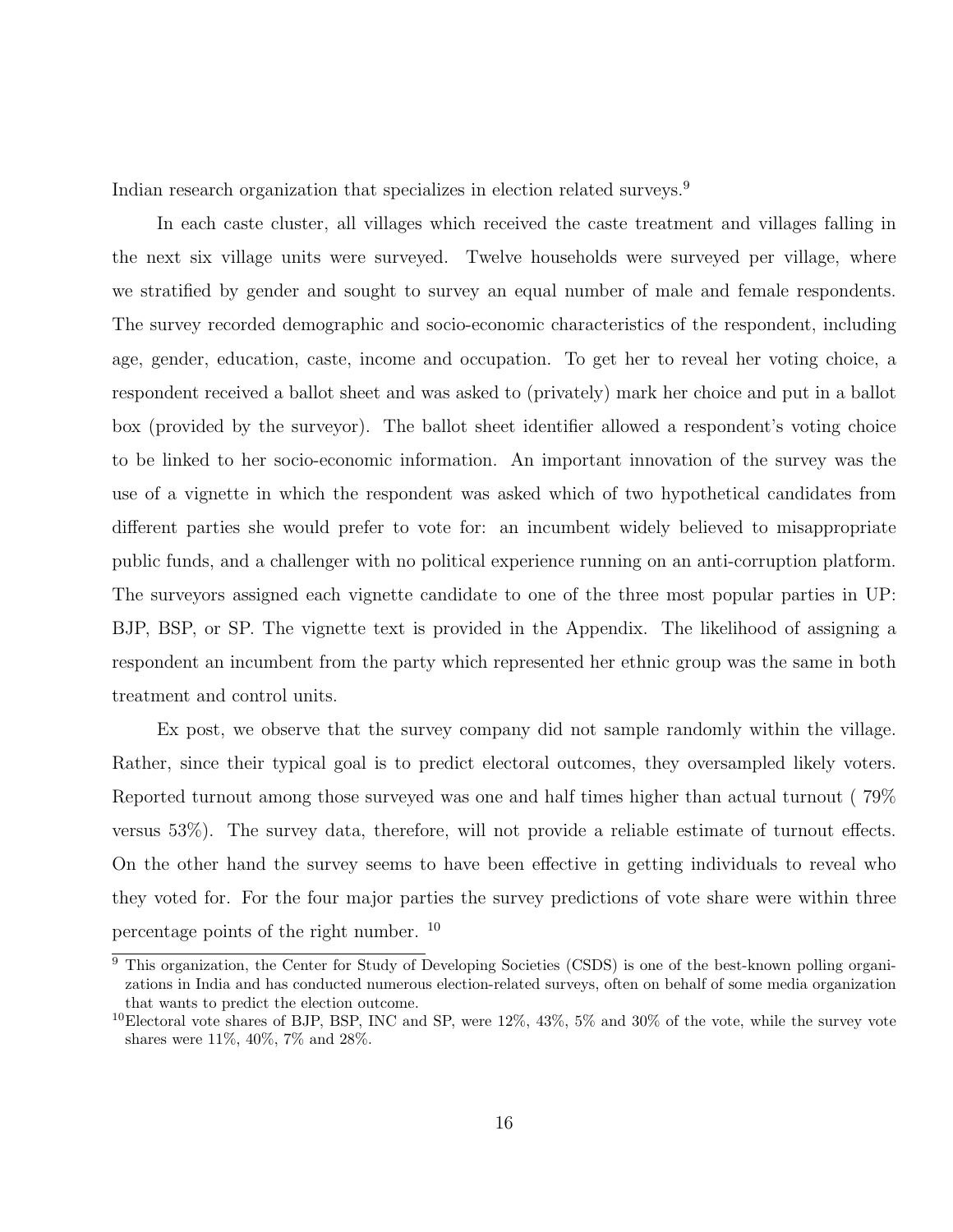Our third data set provides measures of politician quality. Since 2004, candidates are required by law to file an affidavit before the election where they declare, among other things, their criminal record. This is public information and is available from the Election Commission website. We collated these data for the candidates from the four main parties–BJP, BSP, INC and SP in each of the sampled jurisdictions. A quarter of these candidates (15.37%) face violent crime charges (murder, rape, kidnapping and armed robbery). In comparison, only 0.015% of citizens in these three districts faced similar charges. In other words, candidates in the 2007 UP elections were over a 1000 times more likely to have committed a violent crime than the average citizen in these districts. Figures 2 and 3 provide a graphical representation of the types of crime charges faced by the the 13 criminals with heinous crime charges in our sample.

To supplement these data, we interviewed journalists to obtain information on politician's perceived corruption record (Banerjee and Pande, 2009 discuss this methodology in more detail). From the list of prominent journalists who were covering the election in each jurisdiction we randomly selected three. Each journalist was interviewed about candidates from all four major parties, giving us three reports per politician. These interviews were conducted roughly X days prior to the election. On a scale of 1-10, the average politician was ranked as having a corruption rank of 5. In Table 1 we use these interview data to describe some salient candidate characteristics for the 70 candidates in our sample jurisdictions, broken down by the criminal antecedents of the candidates.

### 4.3 Randomization Check and First Stage

We start by providing a randomization check. For both the caste and corruption campaigns we check balance on a number of village level statistics, obtained from the 2001 census.<sup>11</sup> In addition, for the caste campaign we examine whether household survey data is balanced along a set of demographic characteristics. Tables 2a and 2b provide the results. For both campaign samples, no census co-

<sup>11</sup>Unfortunately, data on electoral outcomes in the previous election cannot be easily matched to polling stations in 2007 as there was a new delimitation of polling stations. Therefore, we cannot check balance in terms of previous electoral outcomes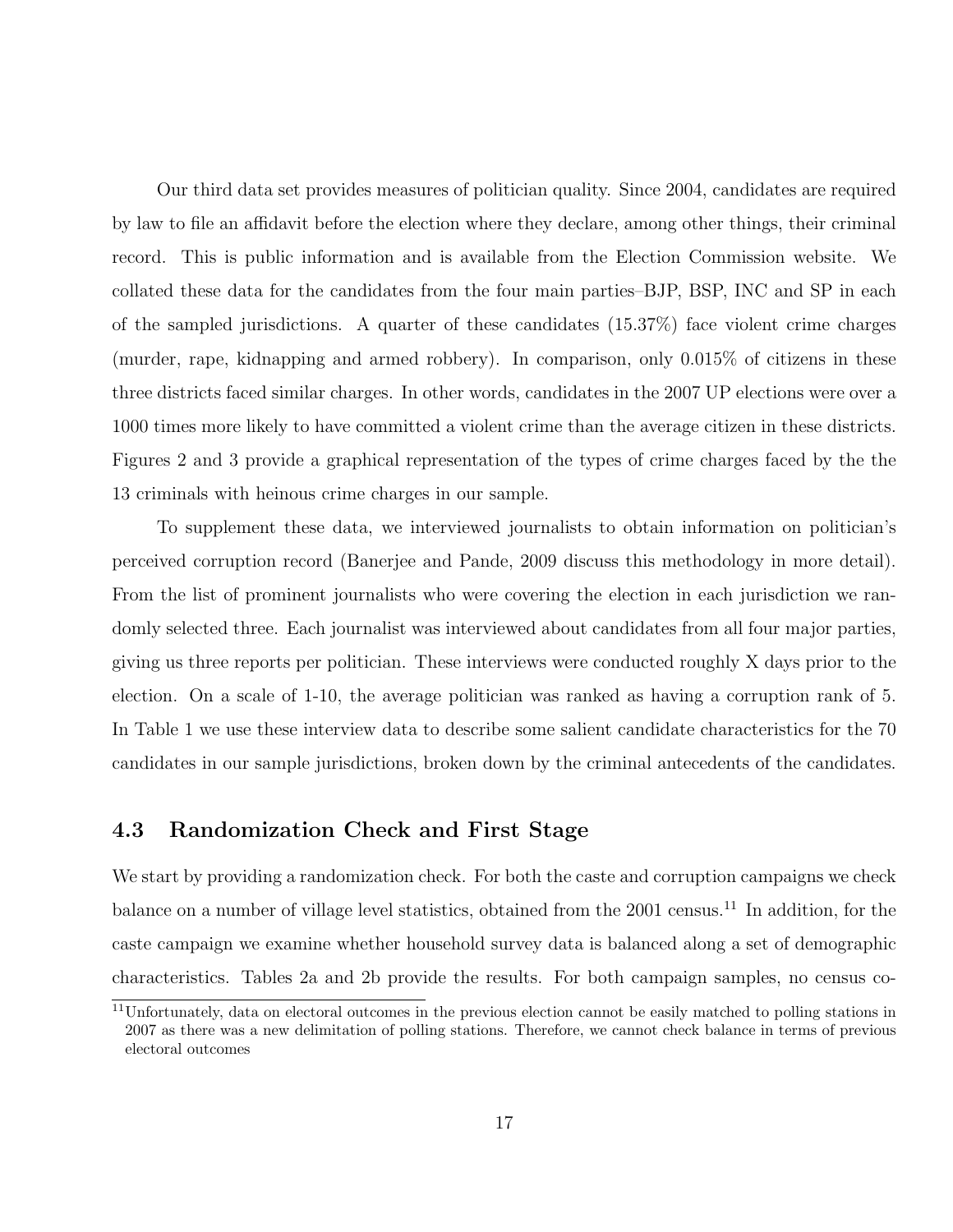variates are individually significant (Table 2a). The same is true for the household survey sample for the caste intervention (Table 2b).

In Table 3 we provide the first stage regressions for our IV estimates. In columns (1) and (2) we report estimates using the polling station sample. The unit of observation is defined at the level of the randomization unit.<sup>12</sup> The empirical specification for the caste sample is of the form

$$
t_{ij} = \alpha_j + \beta T_{ij} + \epsilon_{ij} \tag{1}
$$

where i is the randomization unit and j denotes jurisdiction. The outcome is  $t_{ij}$  which is an indicator for whether the polling station was treated by the NGO. The regressions include a jurisdiction fixed effect  $(\alpha_j)$  and  $T_{ij}$  is an indicator variable which equals one if the unit was among the first six randomization units in the cluster. Standard errors are clustered by polling station. Table 3, column (1) provides the results and we see that assignment to treatment is significantly correlated with being treated. Roughly 30% of polling stations that were not assigned to treatment were also treated for reasons described above. Figure 1 provides a graphical illustration.

For the corruption sample, the regression specification needs to account for the additional stratification (within a cluster) by whether the village had received any money from the MLA fund. The specification, therefore, takes the form

$$
t_{icj} = \alpha_{cj} + \delta_1 M_{icj} + \delta_2 M_{icj} \times \alpha_{cj} + \beta T_{icj} + \epsilon_{icj}
$$
\n
$$
\tag{2}
$$

The outcome once again is actual treatment status of the polling station. Since stratification occurred within a cluster, we include a cluster fixed effect  $(c$  denotes cluster), a dummy for whether the village received MLA funds and the interaction of the cluster fixed effect with this dummy. Therefore, in essence we are only comparing units within a cluster which have the same MLA fund status. Standard errors are clustered by polling station. Table 3, column (2) shows that assignment

 $12A$  polling station enters the data-set twice if it covers two randomization units. This typically occurs when two villages share the same polling station.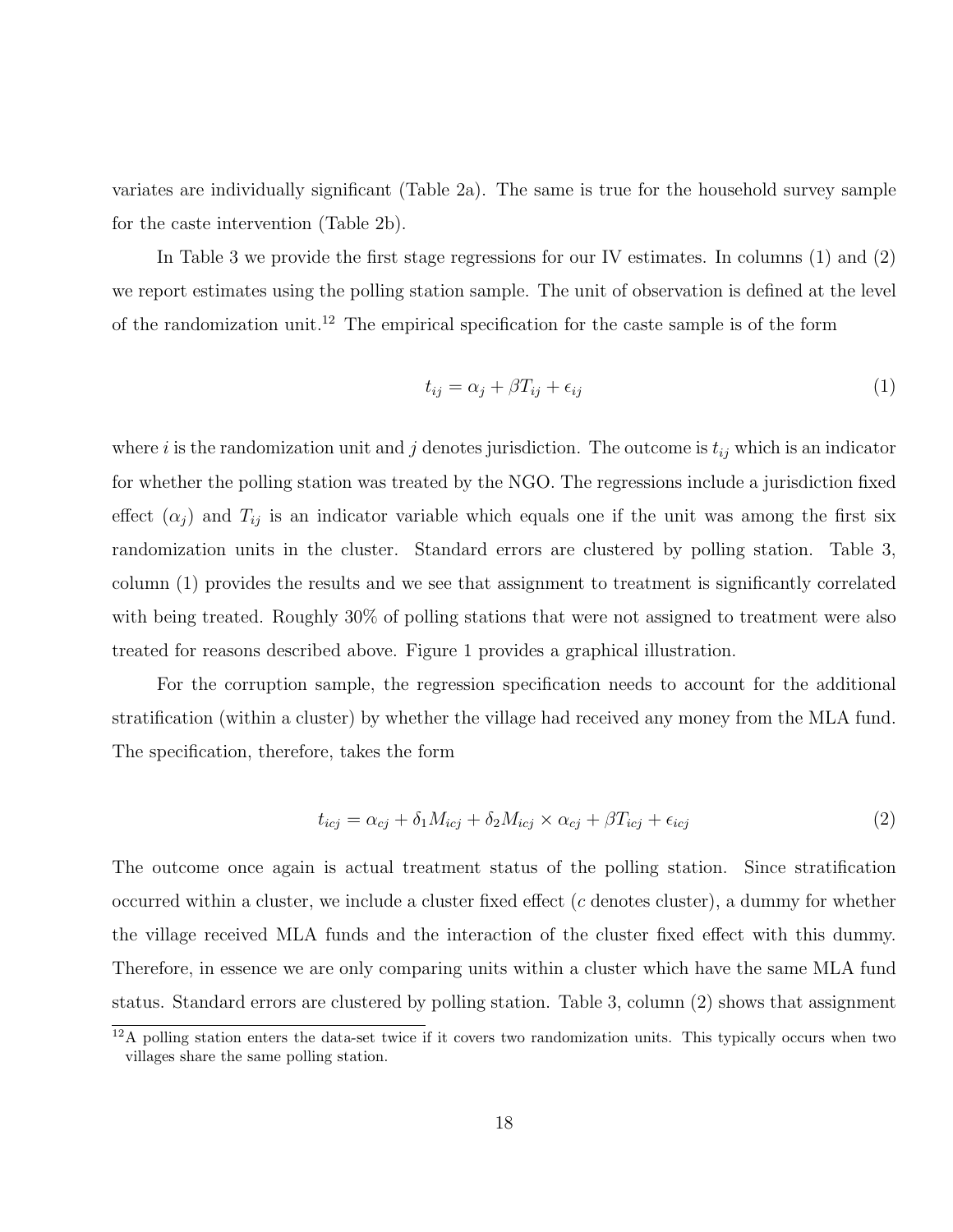to treatment is a very significant predictor of having been treated.

In column (3) we provide the first stage regressions for the household survey sample. These data are only available for the caste intervention. The regression specification is similar to equation (1). The main difference is that the unit of observation is a survey respondent, and the treatment variable  $t_{ij}$  refers to whether she lives in a village which was treated by the NGO. Similarly, the assignment to treatment variable refers to whether her village was among the first six randomization units. In this, and all subsequent, regressions we restrict the sample to Hindu respondents (column (3)).

# 5 Campaign

Our campaigns were designed in conjunction with, and implemented by, a local NGO partner with experience in conducting rural village-level campaigns in UP, Sarathi. A two-person Sarathi team (composed of one man and one woman) spent one day in each treatment village to deliver the campaign messages. A typical day started at 10 am and ended in the evening. Table 4 describes the entire day schedule for the caste and corruption treatments.

There were three main ways in which the campaign message was delivered in the village: meetings, posters and a puppet show. A recurrent theme throughout the day was that the representation of the community and being responsiveness to its development needs were in the legislator's job descriptions, and that voting works to hold politicians accountable. Early in the day, villagers were encouraged to identify and discuss the issues that matter to them. Field notes show that the top three issues identified by men were roads, political issues and sewage/toilet. For women, the top three issues were pensions, toilets/sewage and health. The core campaign message was delivered during the puppet show and reiterated in the evening after the puppet show. The scripts of the puppet show are summarized in the Appendix. Examples of the caste and corruption posters are provided in Appendix Figures 1 and 2.

For the caste campaign the core message was *Development issues affect everyone in your*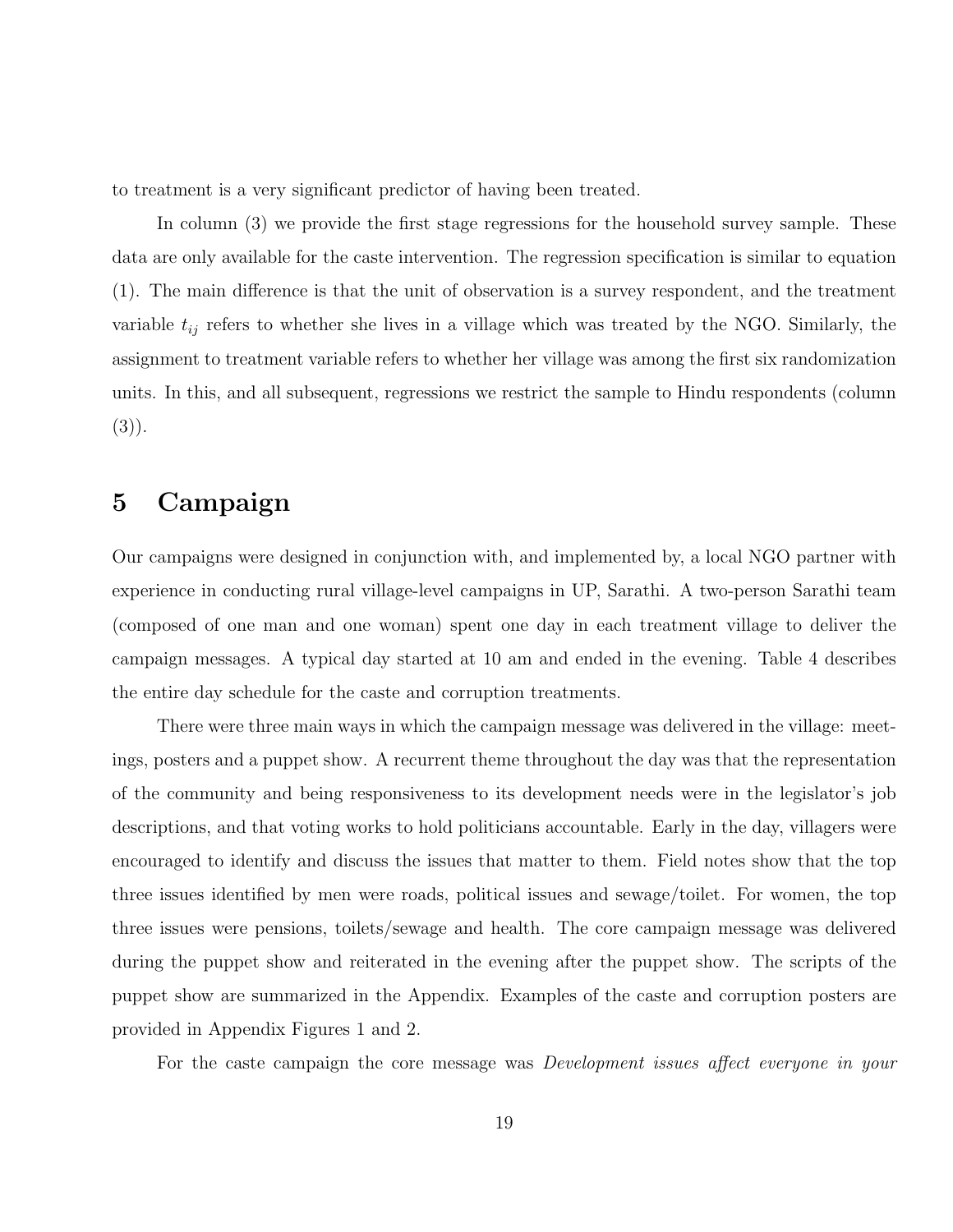village, not just the members of one caste. Vote on development issues rather than along caste lines.

For the corruption campaign the message was *Corrupt politician steal money set aside for de*velopment funds and do nothing for you. Vote for clean politicians that care about your development needs.

An additional element of intervention occurred in villages where the incumbent had spent some of his MLA fund. In these villages, the campaign team was supposed to read out a list of the MLA fund projects that had been completed.

Table 5 uses survey data (only available for the caste campaign) to provide evidence on exposure of villagers to the treatment. The second stage equation for the IV regressions is

$$
y_{ij} = \alpha_j + \beta t_{ij} + \epsilon_{ij} \tag{3}
$$

where  $y_{ij}$  is the outcome of interest (attendance in NGO meetings, turnout, vote share of candidates with particular characteristics, etc.). To get the IV estimates  $t_{ij}(t_{icj})$  is instrumented by  $T_{ij}(t_{ij})$ . The first stage regression is given by column (3), Table 3.

Column (1) of Table 5 shows that treatment and control villages were as likely to receive party campaigning. Overall, the level of party campaigning is high, with 87% of respondents in the control sample reporting that parties had campaigned in their village. Exposure to a NGO campaign is significantly lower at 10%. Respondents in treated villages were 20% more likely to report seeing a NGO campaign. Increased exposure to NGO campaigns does not translate into a difference in the number of speeches, discussions on political campaigns, slogan chanting or children rallies. We interpret this as suggesting that these features were common to both NGO and party campaigns. However, respondents in treated villages are significantly more likely to state that they saw posters being put up. The largest difference is on puppet shows - respondents in treated villages were 16% more likely to observe a puppet show.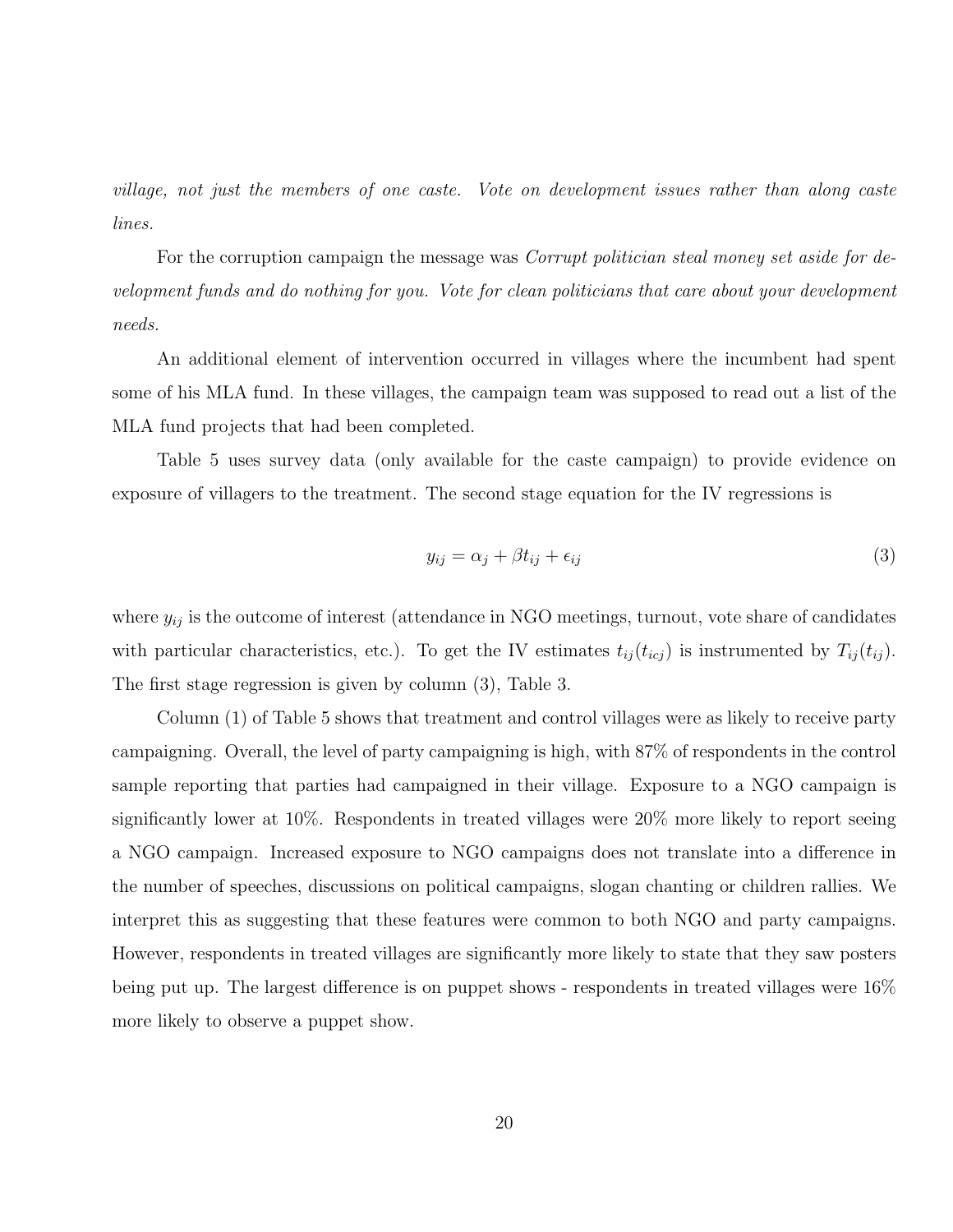# 6 Did the Caste Campaign Change Behavior?

We start by examining the impact of the campaign on voter turnout. Given the twin concerns that the survey data was not representative of the entire population and that voters may respond to the treatment not by changing voting behavior but rather by simply changing what they report, we focus on electoral data. The results are in Table 6.

In column (1) we evaluate the campaign impact of voter registration. As our campaign occurred while voter registration was still ongoing, the campaign may have mobilized voter efforts to ensure that their names feature on the electoral rolls. In column (1) the dependent variable is log registered voters. Overall, we observe no significant effect of the campaign on voter registration. In columns (2) and (3) we look for evidence of gender differential effects. While we cannot reject the effect being the same across both gender, we observe a more precisely estimated registration effect of 7% for male voters (significant at  $10\%$ ). In columns  $(4)-(6)$ , we evaluate voter turnout. Here, the dependent variable is log voters. Column (4) suggests a large effect of the campaign on turnout – overall, the campaign increased turnout by 9%. Once again, when we examine the effects separately for men and women we observe a larger and more precisely estimated effect of 11% for men. That said, we cannot reject the effects being equal sized across the two genders.

Next, we turn to evaluating the central question of whether the caste campaign influenced the electoral salience of caste. Here, we have to rely on the survey data where we can identify the caste of the respondent and have information on the party she voted for. We restrict the sample to Hindu respondents and use as the dependent variable a dummy which equals one if the respondent voted for the party which represents her caste-preferred party. The regressions control for the respondent's caste (specifically, whether she belongs to Scheduled Caste (SC) or Other Backward Caste (OBC)).

In column (1) of Table 7a we start by examining whether the caste campaign affected respondent's voting preferences. In the control sample, over 57% of respondents state that they voted for the party that represented their caste group. Overall, we see a noisily estimated reduction in the likelihood that a respondent voted for her caste-preferred party. In columns (2) and (3) we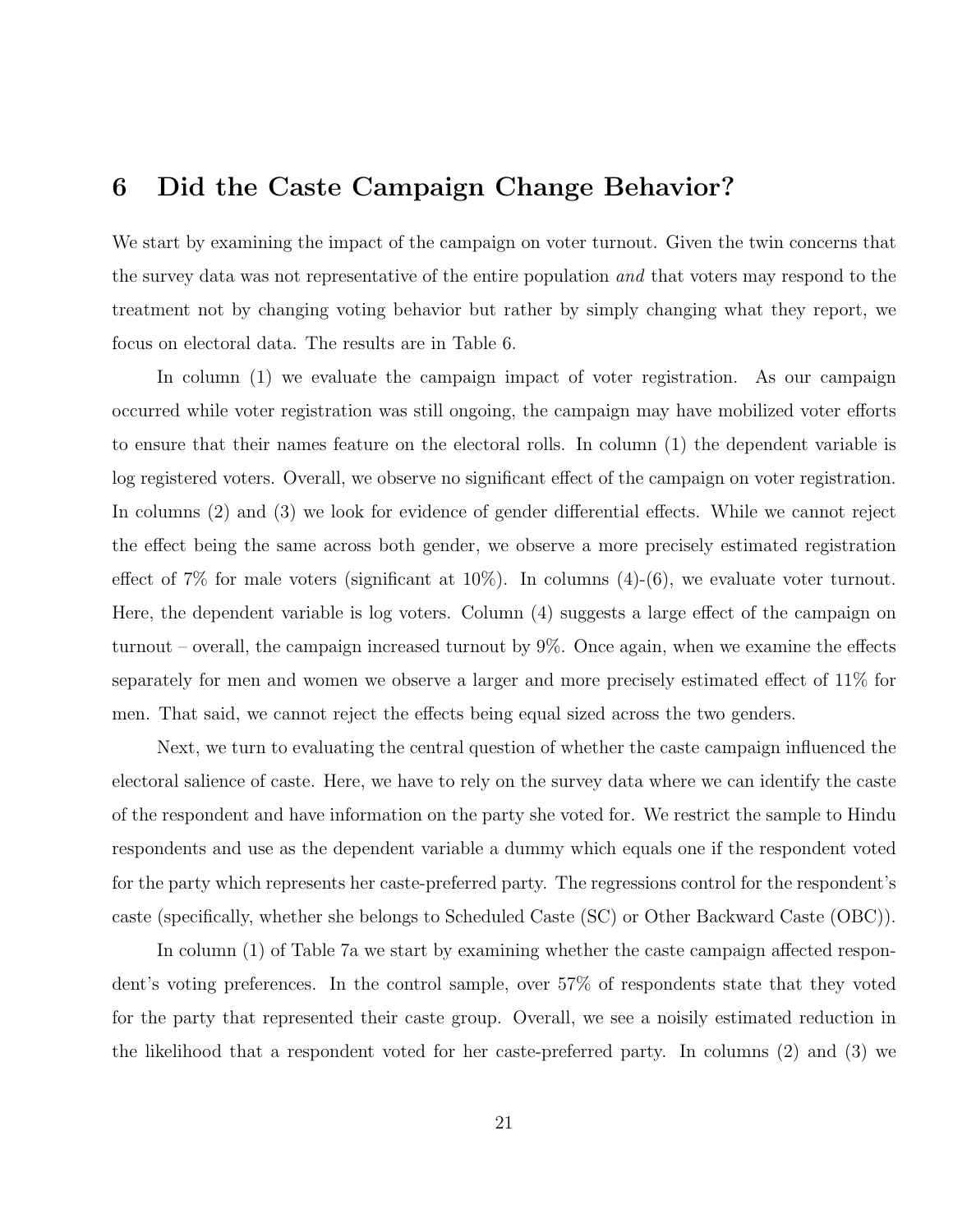disaggregate this into lower and upper castes. We observe a significant reduction in the propensity to vote for the caste-preferred party only among the lower castes.

Next we examine whether an individual's responsiveness to the campaign is mediated by the quality of the candidate from her caste-preferred party. We consider two measures of quality – whether the caste-preferred candidate is charged with a heinous crime and whether the castepreferred candidate is ranked as the most corrupt candidate in the jurisdiction.

Table 7a, column (4) shows that respondents are willing to move away from the caste-preferred party only when the candidate for their caste-preferred party has been charged with a heinous crimes. We find that the entire reduction in caste-preferred voting comes from a move away from voting for candidates who have a heinous crime charge. In column (5) we show this result holds for the low castes. To check against the concern that this is a mechanical effect driven by the largest population group's preferred party in column (6) we control for a differential treatment effect among OBCs and find a similar effect. In column (7) we consider upper castes and see no such effect. Columns (8)- (10) consider as the quality measure whether the caste-preferred candidate was the most corrupt. We observe an insignificant effect.

A concern with using survey data is the veracity of responses: respondents in treated villages may have changed the response they give surveyors without changing their actual voting behavior in the polling booth. In the electoral data we cannot directly examine the decline in caste-preferred voting, as party vote shares are not disaggregated by voter caste. We therefore focus on checking whether the vote share of candidates charged with heinous crimes is lower in treated villages. In Table 7b we see that a candidate who face heinous charges has a lower vote share in treatment areas. This effect is absent when we measure quality by whether the candidate is the most corrupt.

In Table 8 we provide ancillary evidence from the vignette fielded during the survey. The full script of the vignette is provided in the Appendix. A respondent was asked to state her preference between a corrupt incumbent who was also known for local development and a relatively unknown challenger who spoke up against corruption. We varied the party assigned to the incumbent and the party assigned to the challenger across respondents. Column (1) shows that the overall willingness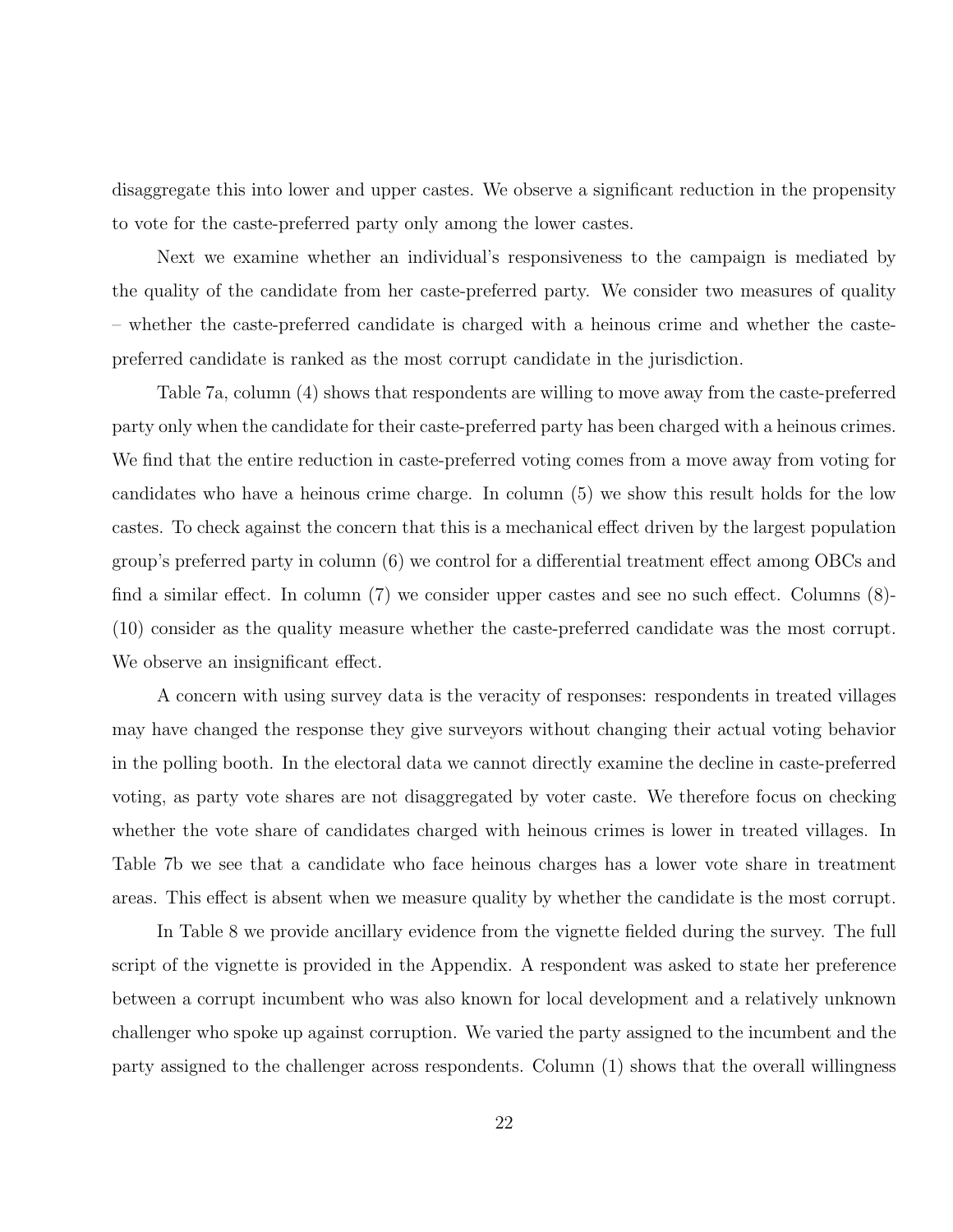to vote for the incumbent is unaffected by the treatment. In column (2) we examine whether this is affected by the party assigned to the incumbent and challenger. We observe significant caste preference – a respondent is much more likely to vote for the candidate (either incumbent or challenger) who belongs to his/her caste-preferred party. Overall, we see no significant treatment effect. However, once we consider low caste respondents we see that the treatment reduced caste preference. These results are consistent with the survey data on actual voting preferences.

# 7 Did the Corruption Campaign Change Behavior?

Next we turn to the corruption campaign. Here we always examine whether the treatment effect differs across villages where the incumbent spent money from the MLA fund and other villages. The results are in Table 9. We observe that the campaign had no impact on voter registrations (columns  $(1)-(3)$ ). We also observe no significant impacts on voter turnout columns  $(4)-(6)$ .

In Table 10 we examine whether the corruption campaign altered the vote share of candidates. We measure candidate quality in two ways: by the corruption rank, which was assigned to them by journalists, and by whether the candidate had a criminal record. In neither case do we observe any impact of the campaign.

# 8 Vignette Treatment

TBA

# 9 Conclusion

TBA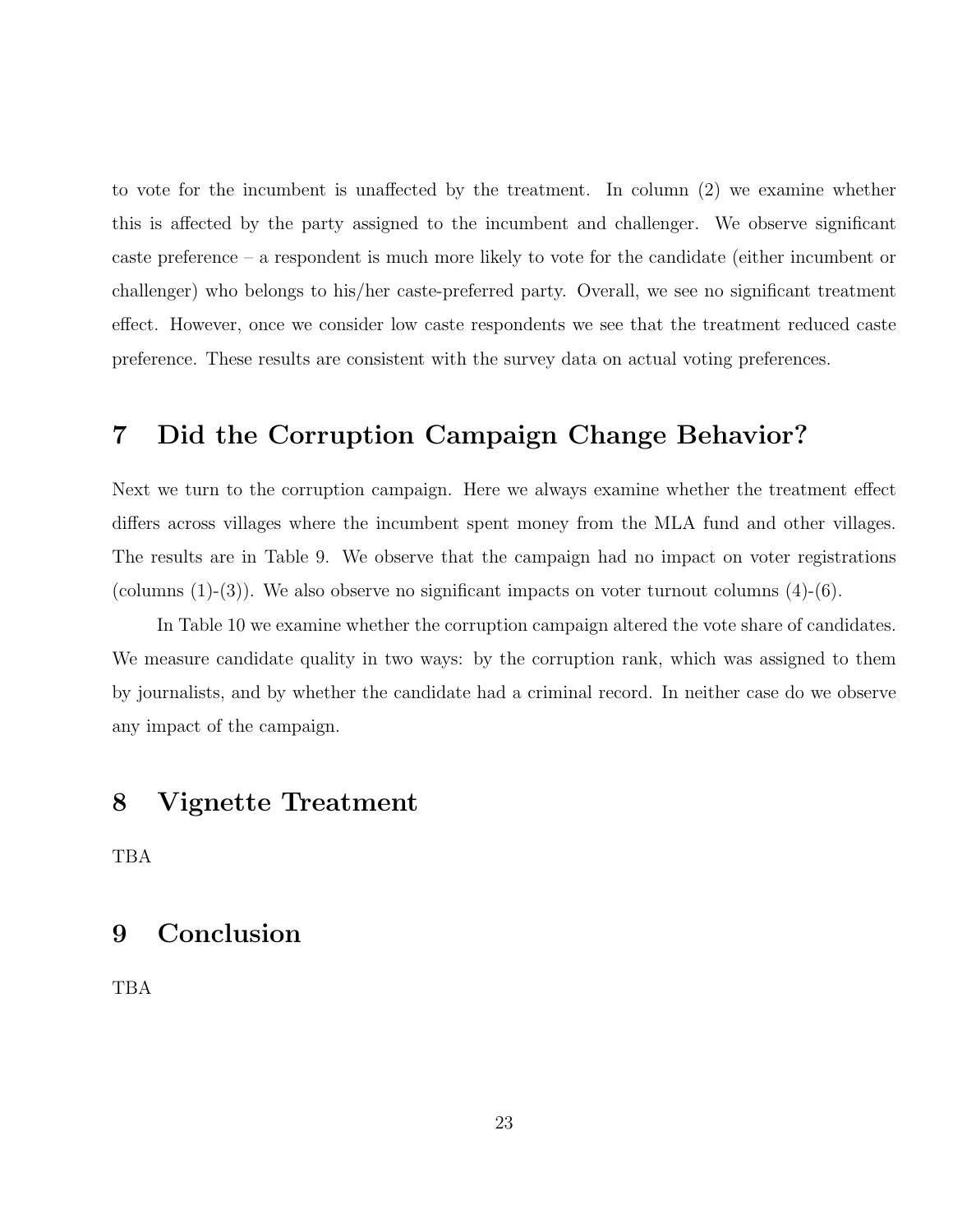# 10 Appendix

### 10.1 Vignette Description

Investigator flag: Randomly select and circle one of the following combinations: [1: Incumbent (SP) Opponent (BJP)

- 2: Incumbent (BSP) Opponent (BJP)
- 3: Incumbent (BJP) Opponent (SP)
- 4: Incumbent (BSP) Opponent (SP)
- 5: Incumbent (BJP) Opponent (BSP)
- 6: Incumbent (SP) Opponent (BSP)]

Use selected combination in the question given below): As part of our survey, we have been talking with people from all over Uttar Pradesh, and we'd like to get you opinion about some candidates in other parts of UP, so imagine that you lived in a different constituency, far from here. Consider two candidates in this constituency. The incumbent candidate belongs to party [ ]. He is a forceful advocate for economic development and has secured government funding for local projects, but he is believed to divert public funds in order help his friends and family. His main opponent belongs to party [ ], who speaks out against corruption but otherwise has no experience in politics. If you were a voter in that district, which of the two candidates would you be more likely to support? (Record the name of party ).

#### 10.2 Brief Synopses of Puppet Shows

#### 10.2.1 Caste Puppet Show

This puppet show encourages the audience to prioritize local infrastructure and development needs when casting their ballots rather than vote strictly on the basis of traditional ethnic affiliations. This is accomplished by juxtaposing a "good" MLA, who wins elections by appealing to development issues, with a "bad" MLA, who wins elections by appealing to caste allegiances. The puppet show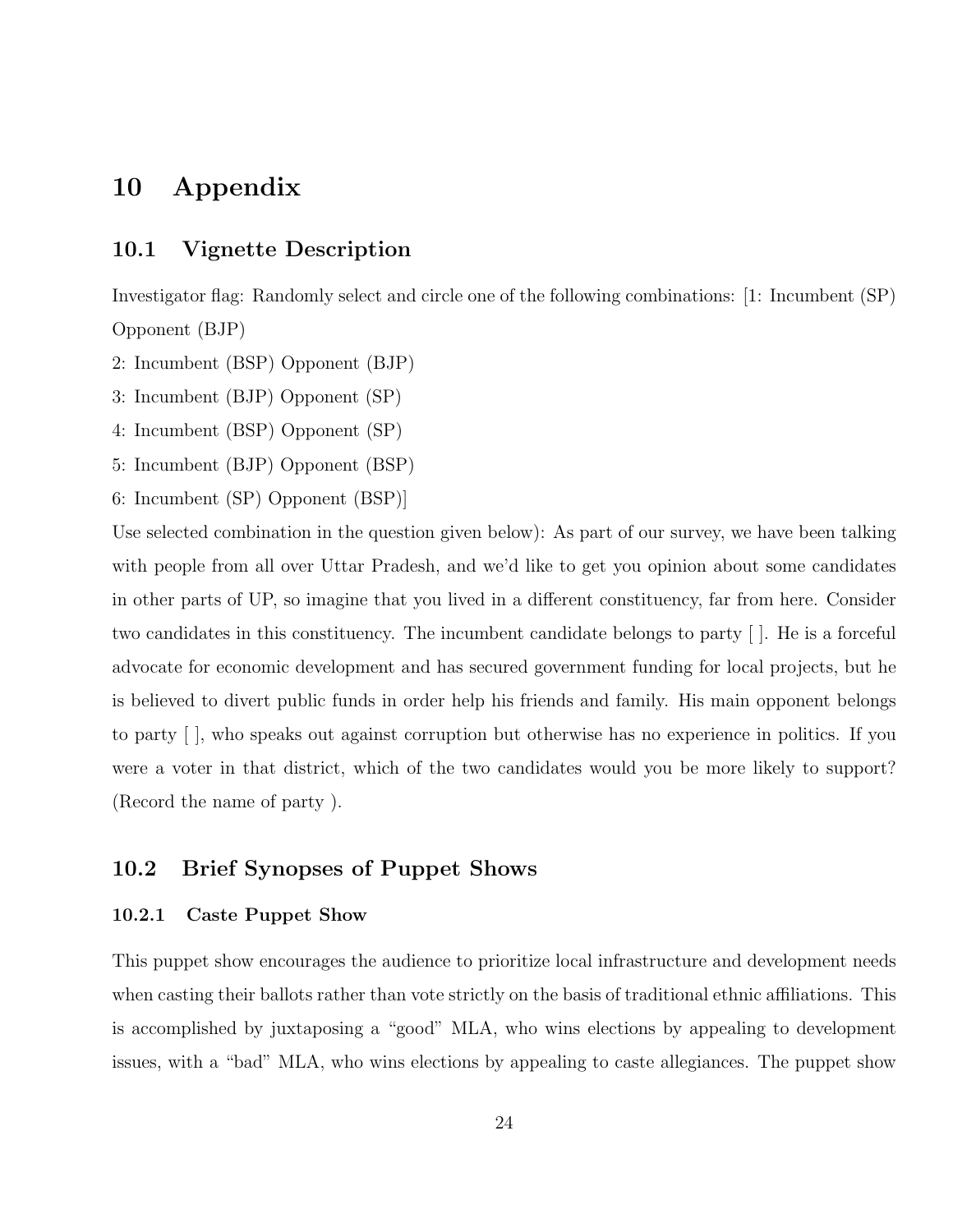also reminds the audience that the new voting process is entirely secret, and so they should not fear retribution from repressive candidates or their "goons."

The production opens with a brief comic act that captures the audience's interest and exhorts them to consider development issues in their village during the puppet show and when they cast their vote. The first scene of the main act introduces Chandar Bhaiya Jindabad, a politician from a nearby village who is noted for his honesty and his commitment to local development issues. These traits are emphasized in a song between scenes that urges the audience to, "elect a politician who will build roads, an electrical grid and a sanitation system, who will never make excuses, and who will never break promises." Chandar Bhaiya is challenging the incumbent MLA of Tendwa village, Lalan, a corrupt and overconfident politician who has failed to deliver on his promises of local infrastructural improvement. Lalan is introduced in Scene 3 when he bribes a village elder, Bharose Lal, to arrange a meeting with members of their caste in order to secure their votes in the upcoming election. His dishonest character is highlighted in the following scene while discussing strategy with a supporter when he declares, "I will win this election by hook or by crook. Old strategies are still working."

Unfortunately for Lalan, Bharose Lal runs into Ramua, who has recently arrived from a nearby community that has prospered under the leadership of a development-focused MLA. Ramua gives Bharose Lal and other villagers the courage to vote out of a concern for the development needs of their village rather than out of caste-based loyalties or fear. The final scene shows a regretful Lalan who, after losing the race, ruefully acknowledges that "in order to win an election now, we must work for the village." The production closes with a song that restates major themes in the script, including a warning to the audience: in a democratic election, voters are ultimately responsible for outcomes, for better or for worse.

Throughout the script, the audience is encouraged to trust the voting process and not to fear retributive candidates, because "If you (villagers) join together, nobody will be able to stop you." Additionally, the first and last scenes remind the audience that since the new voting process relies on push-button machines rather than stamped ballots, votes cannot be traced back to voters, and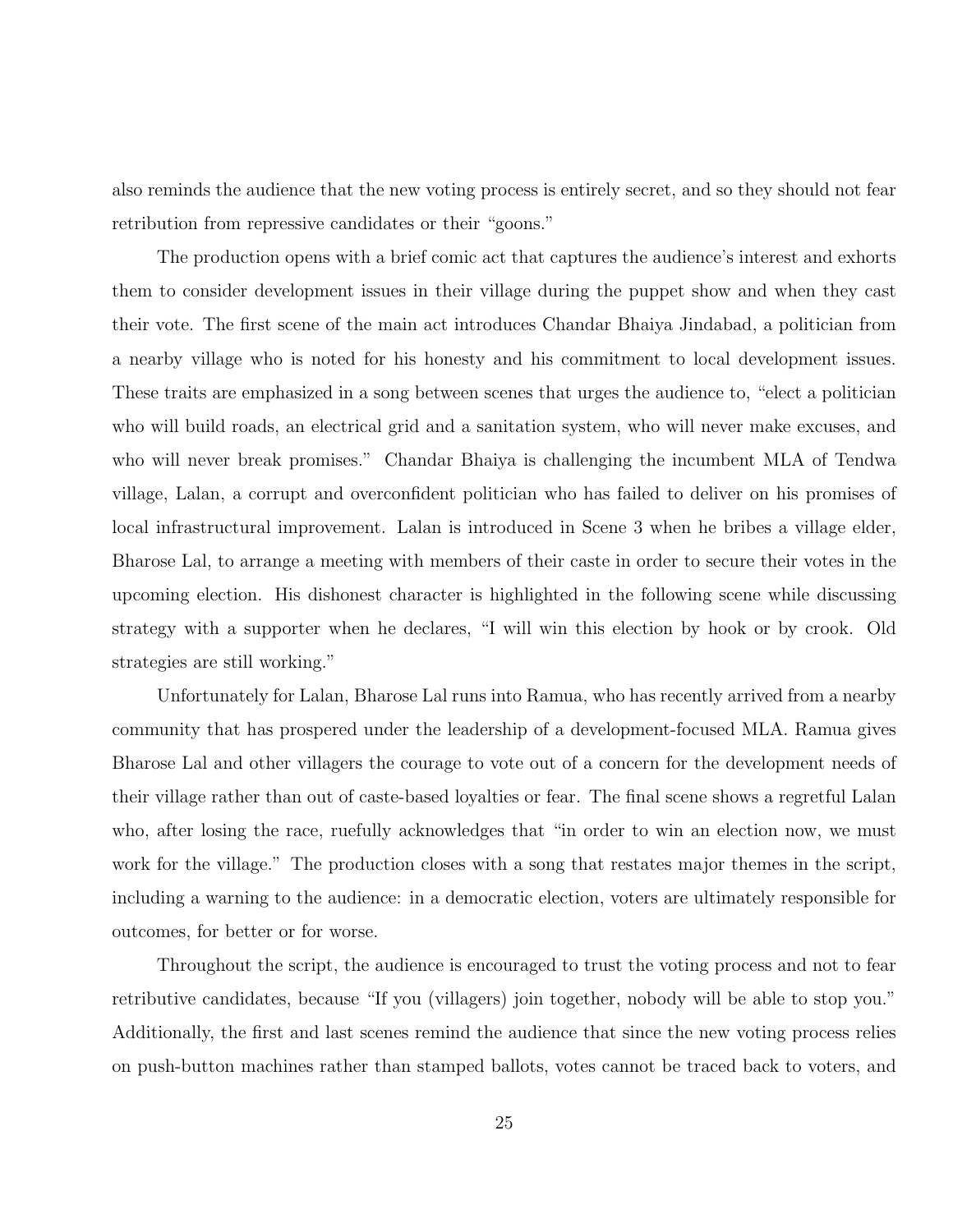so they do not need to fear retributive politicians.

#### 10.2.2 Corruption Puppet Show

This puppet show encourages the audience to be politically informed and to hold politicians accountable for the promises they make during campaigns and the actions they take while in office. This is accomplished by defining corruption, giving an example of a corrupt official, and outlining the steps that the audience can take to avoid electing crooked MLAs. The puppet show also reminds the audience that the new voting process is entirely secret, and so they should not fear retribution from repressive candidates or their "goons."

The main act opens with a song that presents major themes and warns the audience to "be prepared for the coming election." The first scene introduces Bharose Lal, who is described to the audience as "a villager like you, in a village like yours," and who is initially naive about political corruption but is gradually informed through the course of the play. Bharose Lal's village suffers under the ineffectual leadership of a corrupt MLA, who has not returned to the village since winning the election. After running into fellow villagers Rahim, Radhey, and Pandit Ramkhelawan, Bharose Lal calls a meeting to discuss Radhey's recent trip to the capital (Lucknow) to meet with their MLA.

Radhey reports how he extended an invitation to the MLA to visit their village but was, unsurprisingly, turned down. He further describes how the MLA, though as impoverished as other villagers prior to the election, is now very wealthy from conducting shady business dealings, taking bribes, maintaining an active role in the black market, and pocketing funds slated for the village's development needs. The contrast between the extravagant lifestyle of the MLA and the destitute lifestyles of the villagers he represents is highlighted in a song between scenes. The villagers then discuss the direct implications that this behavior has had for their village: an undersupply of grain and kerosene and shoddy workmanship on a school that led to the collapse of a roof and the neardeath of several students. Rahim declares that such corrupt leaders are cruelly "playing with the lives of the poor."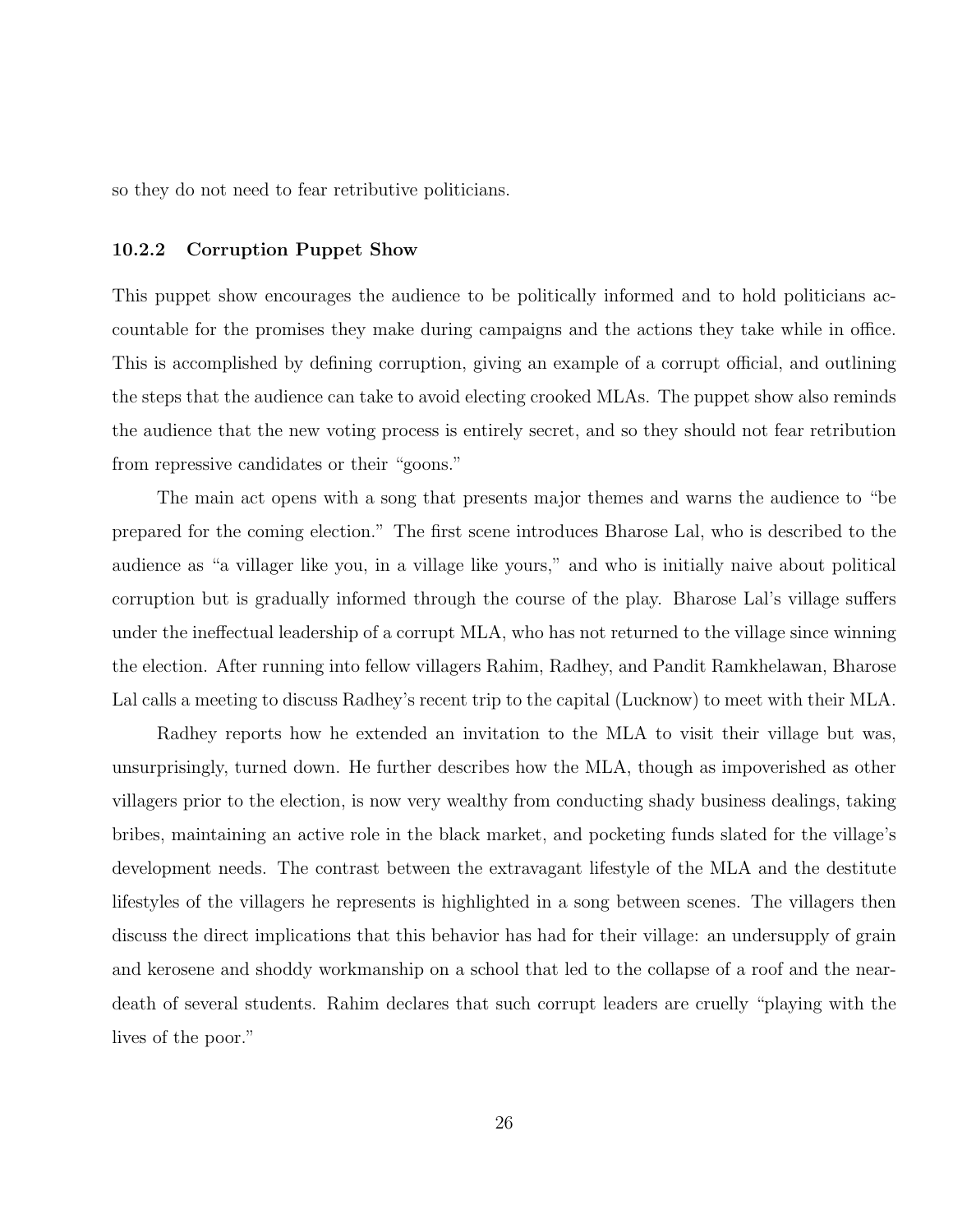In the last scene, the villagers consider practical measures for avoiding electing corrupt politicians. Their final strategy consists of the MLA taking a sacred oath (using water from the Ganges) to guarantee honest motives, followed by constant monitoring of the MLA's actions by the villagers once he is elected. The villagers promise that, "we are not going to sleep" to ensure that they always hold politicians accountable. The script even suggests that the best MLAs may not share the same religious or ethnic background as the majority of voters: when Radhey describes his plan to use water from the Ganges to hold the MLA accountable, Rahim points out that the candidate could be Muslim, in which case they should use a Qur'an for the oath-taking process. The show concludes with a battle-cry against crooked politics: "We have the right to be informed. This is our weapon against corruption."

# References

- Banerjee, A. and R. Pande (2009). Parochial politics: Ethnic preferences and politician corruption. mimeo.
- Besley, T., D. Sturm, and T. Persson (2008). Political Competition and Economic Performance: Theory and Evidence from the United States. mimeo, LSE.
- Chandra, K. (2004). Why Ethnic Parties Succeed: Patronage and Ethnic Headcounts in India. Cambridge: Cambridge University Press.
- Dickson, E. and K. Scheve (2006). Social identity, political speech, and electoral competition. Journal of Theoretical Politics  $18(1)$ , 5–39.
- Ferejohn, J. (1986). Incumbent performance and electoral control. Public Choice 30, 5–25.
- Ferree, K. (2004). The Micro-Foundations of Ethnic Voting: Evidence from South Africa. Afrobarometer .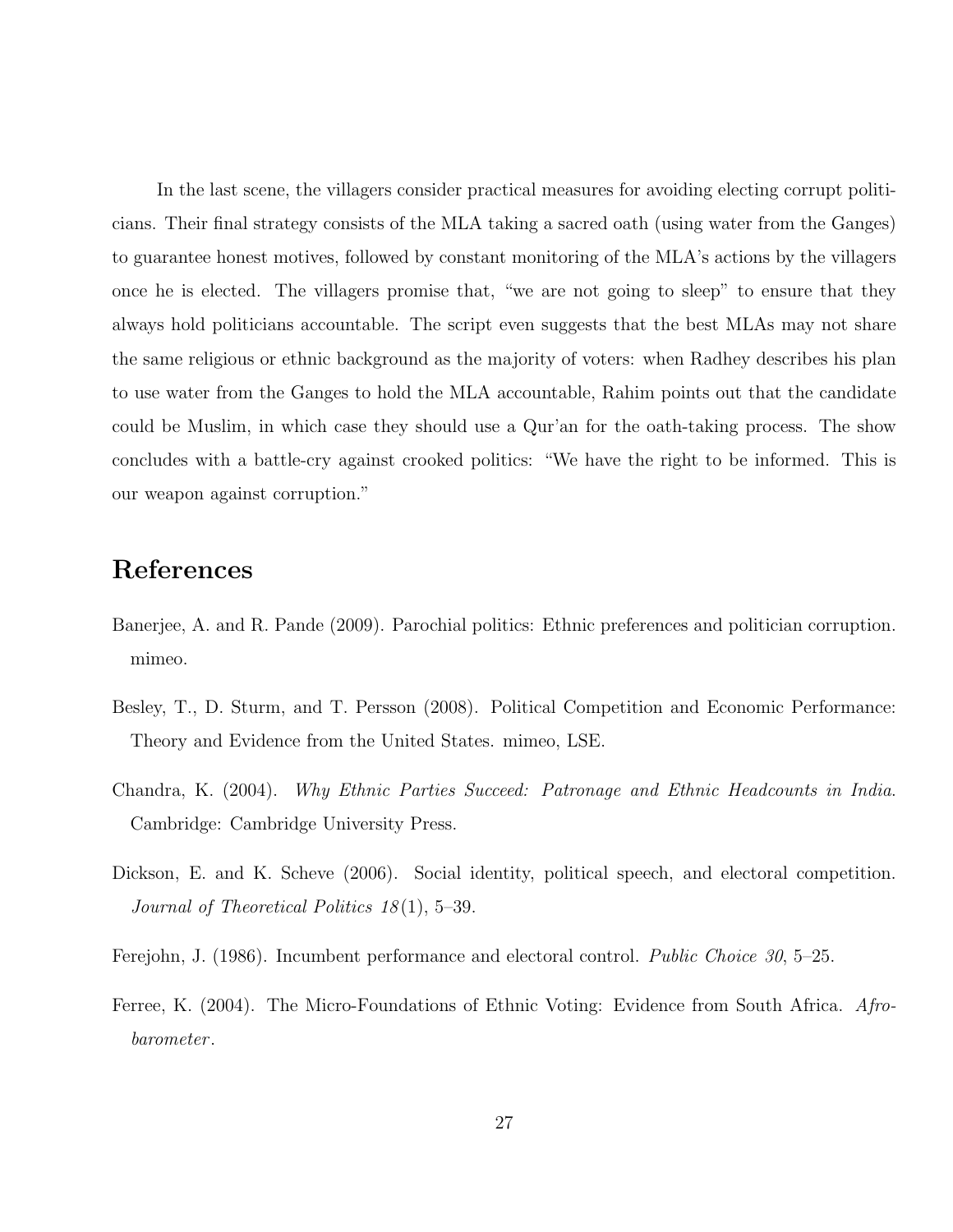- Gerber, A. and D. Green (2000). The effects of canvassing, telephone calls, and direct mail on voter turnout: A field experiment. American Political Science Review 94 (3), 653–663.
- Gerber, A., D. Green, and C. Larimer (2008). Social pressure and voter turnout: Evidence from a large-scale field experiment. American Political Science Review 102 (1), 33–48.
- Horowitz, D. L. (1985). *Ethnic Groups in Conflict*. Berkeley: University of California Press.
- Jaffrelot, C. (2003). India's Silent Revolution: The Rise of the Lower Castes in North India. London: Hurst and Company.
- Key, V. O. (1949). Southern Politics in State and Nation. New York: A.A. Knopf.
- Krasno, J. and D. Green (1988). Preempting quality challengers in house elections. *Journal of* Politics 50, 920–936.
- Lupia, A. (1994). The effect of information on voting behavior and electoral outcomes: An experimental study of direct legislation. *Public Choice 78*, 65–86.
- Miquel, G. P. (2006). The control of politicians in divided societies: The politics of fear. mimeo.
- Popkin, S. (1991). The Reasoning Voter: Communication and Persuasion in Presidential Campaigns. Chicago: University of Chicago Press.
- Vicente, P. and L. Wantchekon (2009). Clientelism and Vote Buying: Lessons from Field Experiments in African Elections. Oxford Review of Economic Policy. Forthcoming.
- Wantchekon, L. (2003). Clientelism and Voting Behavior: Evidence from a Field Experiment in Benin. World Politics 55 (3), 399–422.
- Yadav, Y. (2000). Understanding the Second Democratic Upsurge: Trends of Bahujan Participation in Electoral Politics in the 1990s. Transforming India: Social and Political Dynamics of Democracy.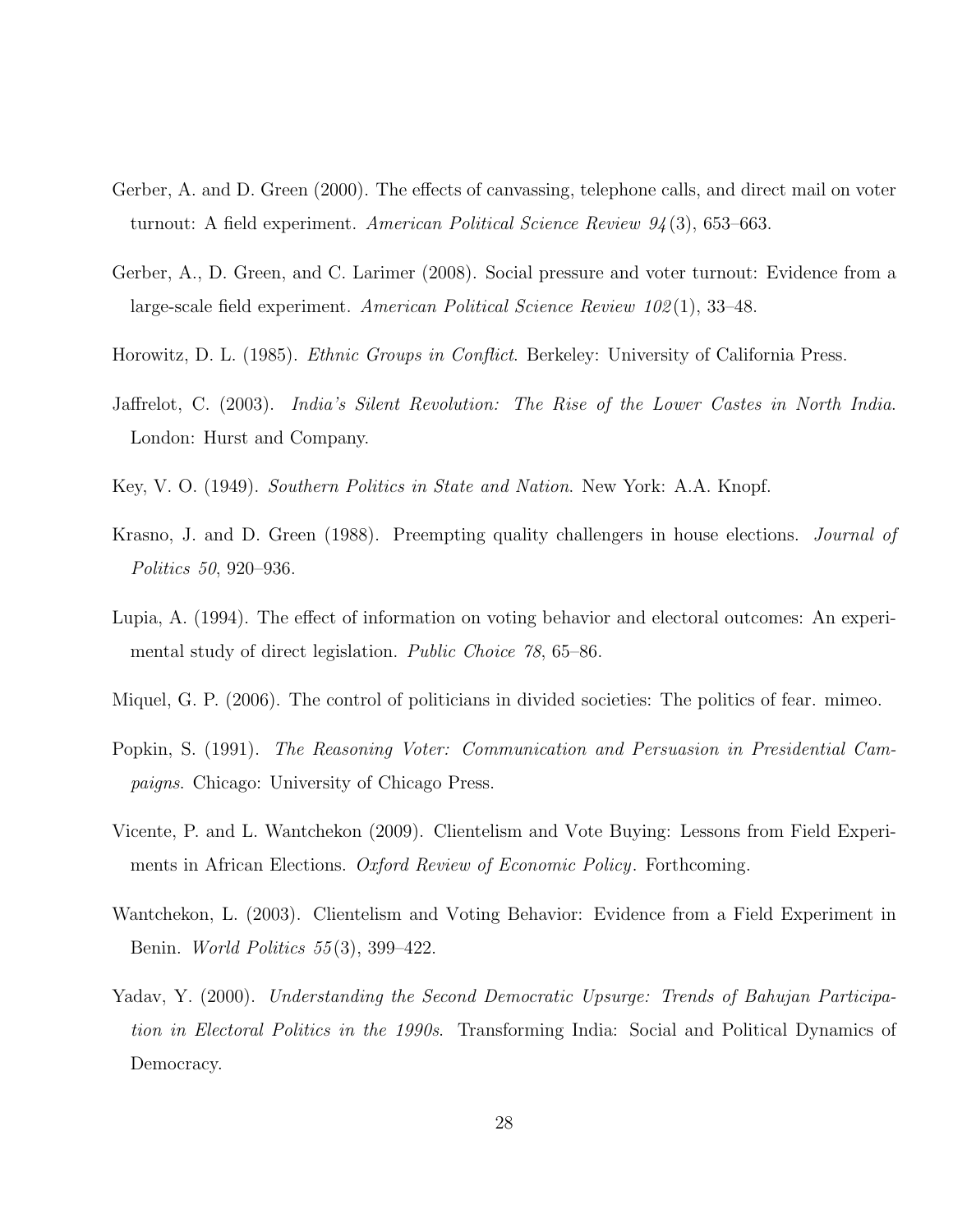|                                                  |                 |               |           | Two-Group Mean-Comparison Test |
|--------------------------------------------------|-----------------|---------------|-----------|--------------------------------|
|                                                  | All             | Non-Criminals | Criminals | Difference                     |
|                                                  | (1)             | (2)           | (3)       | (4)                            |
|                                                  | 3.508           | 3.351         | 3.969     | 0.618                          |
| Corruption Rank (Normalized Scale, 1-7)          |                 |               |           | (0.322)                        |
|                                                  |                 |               |           | [0.059]                        |
|                                                  | 46.032          | 38.298        | 68.750    | 30.452                         |
| Candidates with Family Improvement (%)           |                 |               |           | (14.133)                       |
|                                                  |                 |               |           | [0.035]                        |
|                                                  | 44.444          | 38.298        | 62.500    | 24.202                         |
| Candidates with Personal Gain (%)                |                 |               |           | (14.284)                       |
|                                                  |                 |               |           | [0.095]                        |
|                                                  | 6011947         | 4569233       | 10509820  | 5940589                        |
| Gross Assets Held by Candidates (Average, in Rs) |                 |               |           | (2934252)                      |
|                                                  |                 |               |           | [0.047]                        |
|                                                  | 5567134         | 4174953       | 9907462   | 5732509                        |
| Net Assets Held by Candidates (Average, in Rs)   |                 |               |           | (2898515)                      |
|                                                  |                 |               |           | [0.052]                        |
|                                                  | 41.667          | 49.057        | 23.529    | $-25.527$                      |
| Candidates with a College Degree (%)             |                 |               |           | (13.648)                       |
|                                                  |                 |               |           | [0.066]                        |
| Observations                                     | Heinous Charges | 70            | 57        | 13                             |
|                                                  | All Charges     | 70            | 53        | 17                             |

Table 1: Characteristics of Candidates in Four Major Parties by Criminality

1. The category Corruption Rank is calculated from the mean response of three journalists reporting on the corruption of the candidate using <sup>a</sup> normalized scale from 1 (least corrupt) to 7 (most corrupt), where values are normalized by rankings of three hypothetical candidates. The category Candidates with Family Improvement is <sup>a</sup> dummy variable calculated from three journalist reponses to whether the candidate's family's economic status improved after the election; the dummy=1 if all three journalists agreed that improvement occurred. The category Candidates with Personal Gain is calculated in a similar way. The category Assets has two variables, Gross and Net, as reported by Election Watch (EW), and Candidates with a College Degree is a dummy variable=1 if the candidate reported having a college degree during an interview.

2. Column (1) reports summary statistics for all observations, whereas columns (2)-(3) repor<sup>t</sup> results separately for criminal and non-criminal candidates. Criminality was determined by whether or not the candidate had <sup>a</sup> criminal record, as reported by EW. Column (4) gives the results of two-group meancomparison test to determine if there is <sup>a</sup> significant difference between criminals and non-criminals for each characteristic Standard errors are given in parentheses, and p-values are given in square brackets.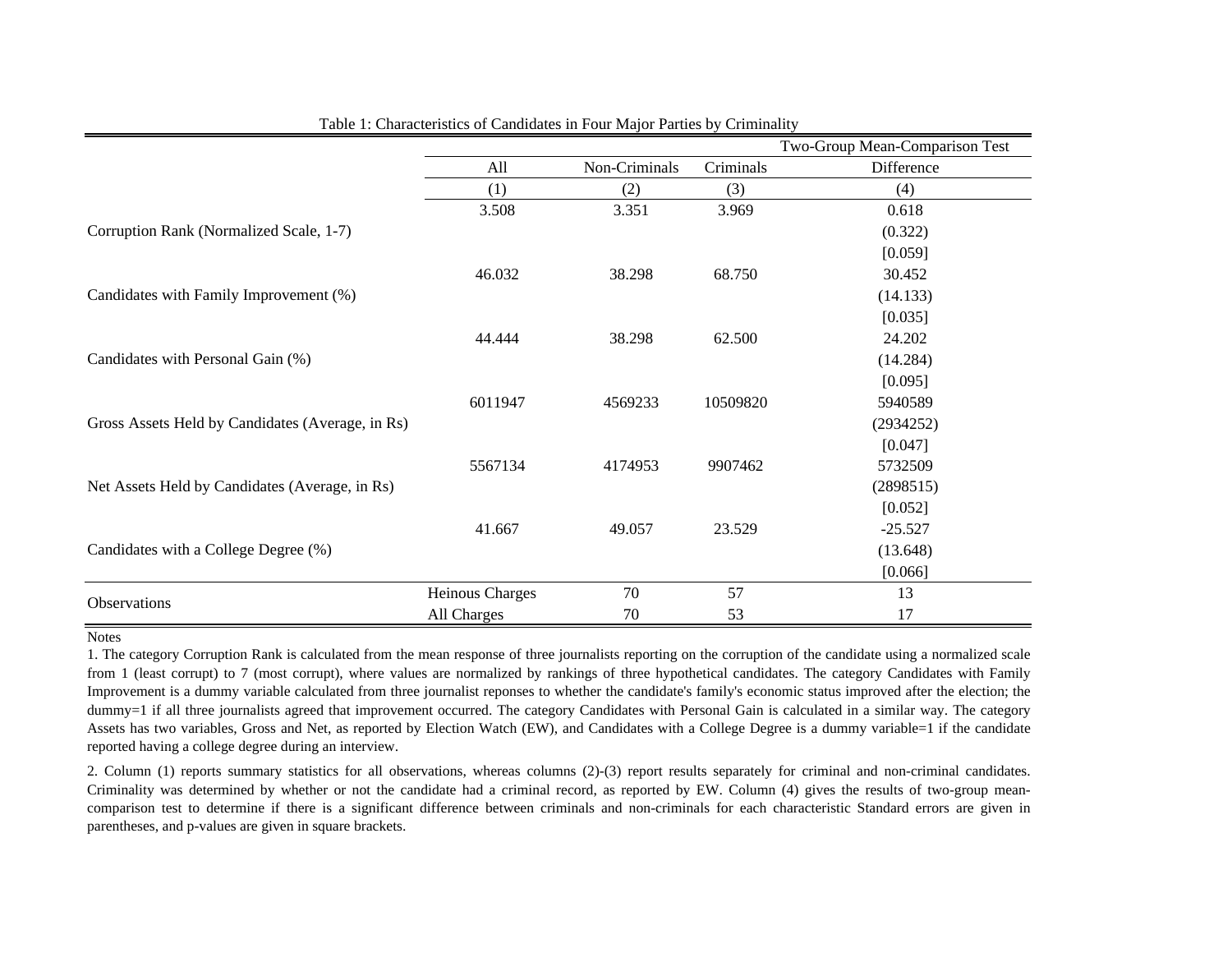|                                       |            | <b>Caste Experiment</b> |                | <b>Corruption Experiment</b> |             |                |  |
|---------------------------------------|------------|-------------------------|----------------|------------------------------|-------------|----------------|--|
|                                       |            | Average                 | Diff(1)        | Average                      | Diff $(4)$  |                |  |
|                                       | Assigned   | Assigned to             | and $(2)$ : p- | Assigned                     | Assigned to | and $(5)$ : p- |  |
|                                       | to Control | Treatment               | value          | to Control                   | Treatment   | value          |  |
|                                       | (1)        | (2)                     | (3)            | (4)                          | (5)         | (6)            |  |
| Land Area (hectares)                  | 402.26     | 430.34                  | 0.322          | 380.58                       | 447.32      | 0.351          |  |
|                                       | (313.80)   | (324.00)                |                | (405.65)                     | (375.89)    |                |  |
| <b>Total Households</b>               | 265.83     | 283.38                  | 0.141          | 260.31                       | 250.82      | 0.537          |  |
|                                       | (153.09)   | (137.86)                |                | (136.16)                     | (149.95)    |                |  |
| <b>Total Males</b>                    | 854.03     | 901.97                  | 0.182          | 840.70                       | 816.85      | 0.592          |  |
|                                       | (495.54)   | (432.25)                |                | (435.95)                     | (490.63)    |                |  |
| <b>Total Females</b>                  | 737.08     | 775.86                  | 0.213          | 721.24                       | 707.40      | 0.662          |  |
|                                       | (427.28)   | (376.86)                |                | (376.80)                     | (419.48)    |                |  |
| Scheduled Caste (SC) Population Share | 0.33       | 0.32                    | 0.265          | 0.28                         | 0.27        | 0.380          |  |
|                                       | (0.17)     | (0.16)                  |                | (0.18)                       | (0.17)      |                |  |
| Male Literacy Rate                    | 0.46       | 0.47                    | 0.553          | 0.44                         | 0.45        | 0.259          |  |
|                                       | (0.13)     | (0.13)                  |                | (0.11)                       | (0.13)      |                |  |
| Female Literacy Rate                  | 0.23       | 0.23                    | 0.667          | 0.20                         | 0.21        | 0.210          |  |
|                                       | (0.11)     | (0.11)                  |                | (0.09)                       | (0.09)      |                |  |
| Public Good Index                     | 2.65       | 2.57                    | 0.586          | 2.47                         | 2.27        | 0.170          |  |
|                                       | (1.60)     | (1.48)                  |                | (1.45)                       | (1.44)      |                |  |
| Village received MLA fund             | 0.05       | 0.06                    | 0.669          |                              |             |                |  |
|                                       | (0.22)     | (0.23)                  |                |                              |             |                |  |
| <b>Joint Significance Test</b>        |            |                         | 0.160          |                              |             | 0.820          |  |
| <b>Observations</b>                   | 497        | 104                     |                | 427                          | 102         |                |  |

Table 2a: Randomization Check, Village-Level Data

Note:

1. The unit of observation is the randomization unit (i.e. minimum of village and polling station). The village data are from the 2001 census: the Public Good index is the equally weighted average of schools, medical facilities and banks in the village. The MLA fund data is from XX.

2. Columns (1), (2) and (4),(5) repor<sup>t</sup> means with standard deviations in parentheses. Columns (3) and (6) repor<sup>t</sup> p-values of tests of differences in means across columns (1) and (2) and columns (4) and (5) respectively. Column (3) tests are based on regressions with constituency fixed effects and column (6) tests are based on regressions with fixed effects and each combination of clustercode and MLA fund status. Standard errors are clustered by polling stations.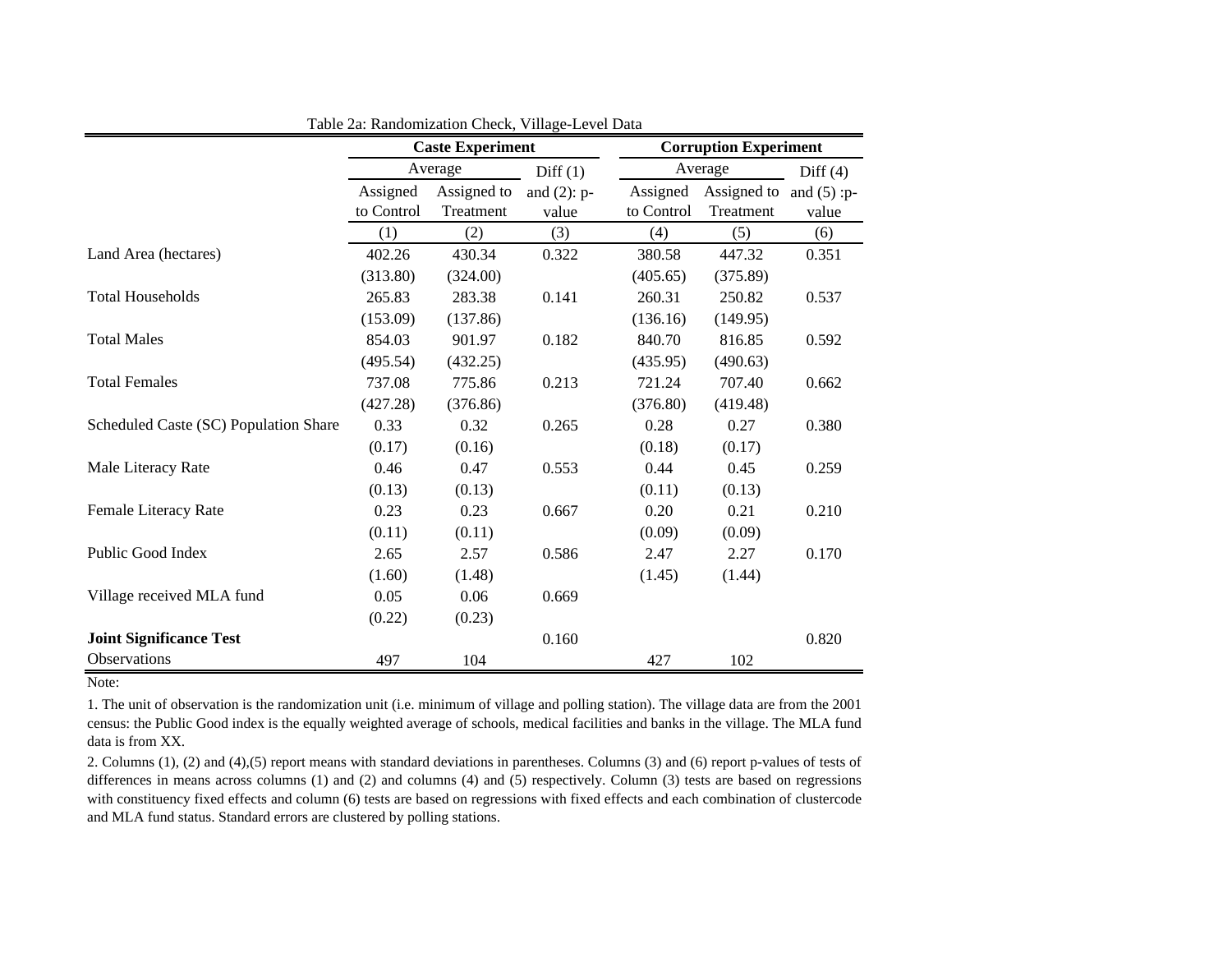|                                               | Table 20. National Zation Crieck, Household Data<br><b>Caste Experiment</b> |        |                                                 |  |  |  |  |
|-----------------------------------------------|-----------------------------------------------------------------------------|--------|-------------------------------------------------|--|--|--|--|
|                                               | Average                                                                     |        |                                                 |  |  |  |  |
|                                               | Assigned to Control                                                         |        | Assigned to Treatment Diff (1) and (2): p-value |  |  |  |  |
|                                               | (1)                                                                         | (2)    | (3)                                             |  |  |  |  |
|                                               |                                                                             |        |                                                 |  |  |  |  |
| Female                                        | 0.408                                                                       | 0.428  | 0.420                                           |  |  |  |  |
|                                               | (0.49)                                                                      | (0.50) |                                                 |  |  |  |  |
| Scheduled Caste (SC)                          | 0.251                                                                       | 0.259  | 0.910                                           |  |  |  |  |
|                                               | (0.43)                                                                      | (0.44) |                                                 |  |  |  |  |
| Other Backward Castes (OBC)                   | 0.471                                                                       | 0.457  | 0.753                                           |  |  |  |  |
|                                               | (0.50)                                                                      | (0.50) |                                                 |  |  |  |  |
| Male Literates                                | 0.334                                                                       | 0.336  | 0.965                                           |  |  |  |  |
|                                               | (0.47)                                                                      | (0.47) |                                                 |  |  |  |  |
| <b>Female Literates</b>                       | 0.117                                                                       | 0.125  | 0.841                                           |  |  |  |  |
|                                               | (0.32)                                                                      | (0.33) |                                                 |  |  |  |  |
| Low income (less than Rs 2000 per month)      | 0.264                                                                       | 0.273  | 0.625                                           |  |  |  |  |
|                                               | (0.44)                                                                      | (0.45) |                                                 |  |  |  |  |
| Very low income (less than Rs 1000 per month) | 0.48                                                                        | 0.45   | 0.395                                           |  |  |  |  |
|                                               | (0.50)                                                                      | (0.50) |                                                 |  |  |  |  |
| Below 36 years                                | 0.486                                                                       | 0.495  | 0.403                                           |  |  |  |  |
|                                               | (0.50)                                                                      | (0.50) |                                                 |  |  |  |  |
| <b>Joint Significance Test</b>                |                                                                             |        | 0.700                                           |  |  |  |  |
| Observations                                  | 960                                                                         | 791    |                                                 |  |  |  |  |
| Received vignette where incumbent is          | (0.42)                                                                      | (0.41) | 0.500                                           |  |  |  |  |
| from caste preferred party                    | 0.49                                                                        | 0.490  |                                                 |  |  |  |  |
| Received vignette where opponent is           | 0.77                                                                        | 0.750  | 0.310                                           |  |  |  |  |
| from caste preferred party                    | (0.42)                                                                      | (0.43) |                                                 |  |  |  |  |
| Observations                                  | 796                                                                         | 684    |                                                 |  |  |  |  |

Table 2b: Randomization Check, Household Data

Notes

1. See the Appendix for a description of the vignette text.

2. Household data is from CSDS. Standard errors are clustered by randomization unit.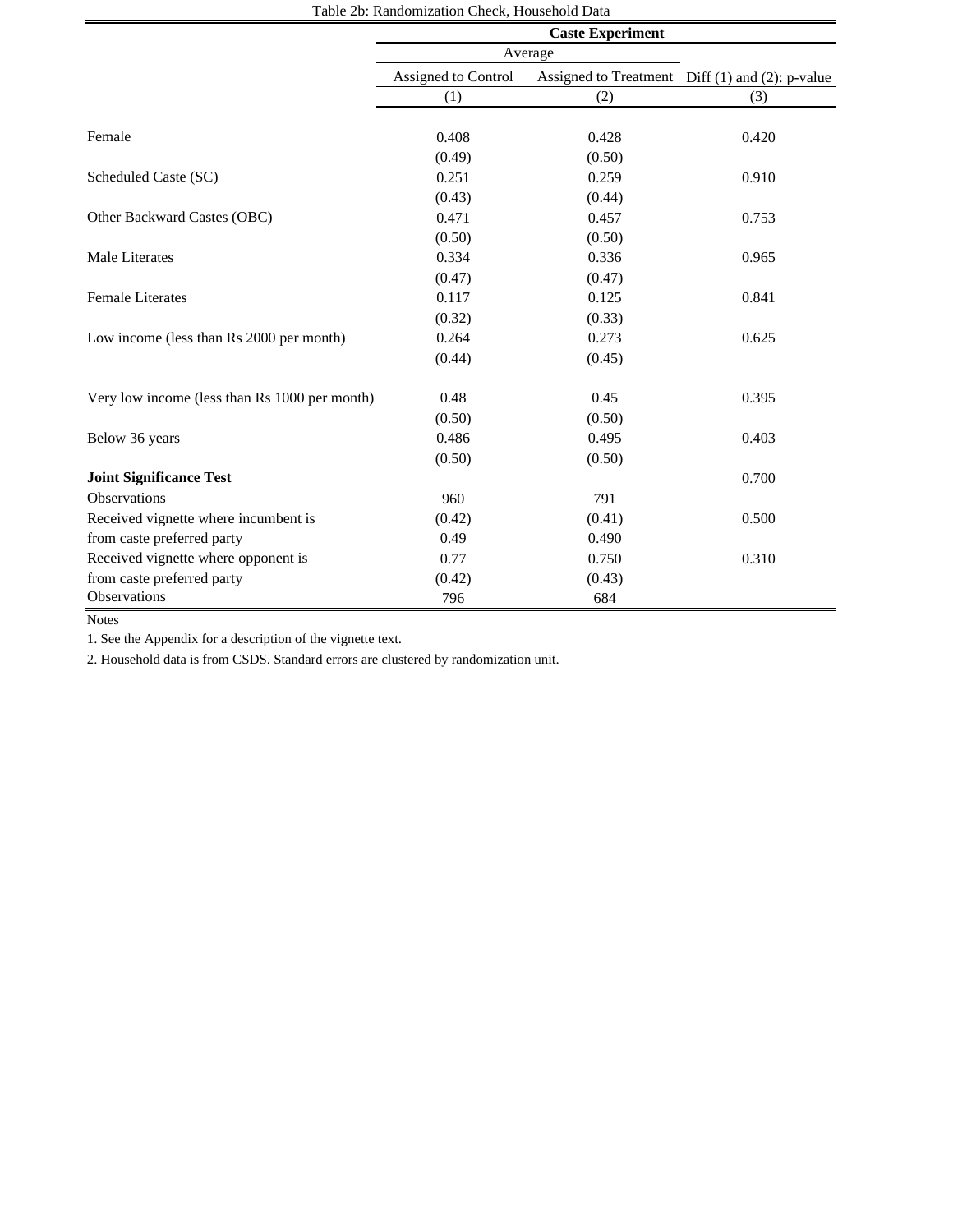| Table 3: First Stage Results |            |                |              |  |  |  |  |  |
|------------------------------|------------|----------------|--------------|--|--|--|--|--|
| Dependent Variable: Treated  |            |                |              |  |  |  |  |  |
|                              |            | Electoral Data |              |  |  |  |  |  |
|                              |            |                | Caste (Hindu |  |  |  |  |  |
| Sample                       | Caste      | Corruption     | respondents) |  |  |  |  |  |
|                              | (1)        | (2)            | (3)          |  |  |  |  |  |
| Assigned to Treatment        | $0.718***$ | $0.762***$     | $0.633***$   |  |  |  |  |  |
|                              | (0.029)    | (0.030)        | (0.053)      |  |  |  |  |  |
| Treatment*MLA fund           |            | 0.038          |              |  |  |  |  |  |
|                              |            | (0.156)        |              |  |  |  |  |  |
| MLA fund                     |            | $-0.102$       |              |  |  |  |  |  |
|                              |            | (0.206)        |              |  |  |  |  |  |
| F-test                       |            | 0.23           |              |  |  |  |  |  |
|                              |            | [0.63]         |              |  |  |  |  |  |
| Control mean                 | 0.264      | 0.248          | 0.330        |  |  |  |  |  |
| Observations                 | 601        | 529            | 1538         |  |  |  |  |  |

1. The dependent variable Treated is an indicator variable=1 if the NGO campaigned in that village. Assigned to Treatment=1 if the village was among the first six villages selected by randomized assigment. MLA fund=1 if the

2. Columns (1) and (2) use data at the polling station level. Column (3) uses survey data, where the dependent variable is whether the NGO campaigned in the respondent's village.

3. Standard errors are clustered by polling station. Column (1) and (3) regressions include constituency fixed effects, and the column (2) regression includes clustercode\*MLA fund fixed effects. The column (3) regression also includes (i) dummies for whether the respondent is SC or OBC and (ii) a dummy for being female and its interaction with treatment.

4.The F-test tests whether the effect in MLA fund villages differs from that in non-MLA fund villages.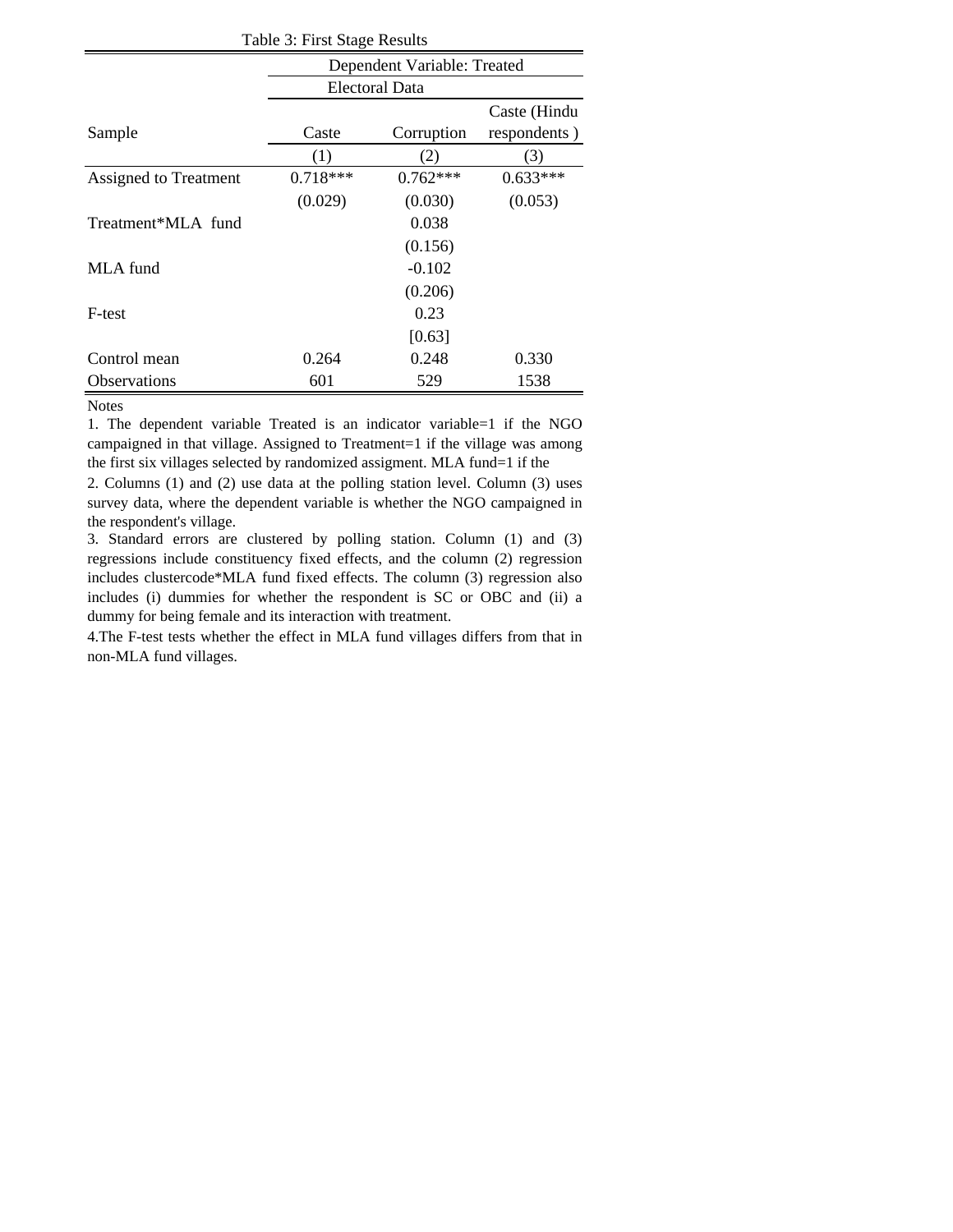| Time of day          | Process                           |                                                                                                                                                                     |
|----------------------|-----------------------------------|---------------------------------------------------------------------------------------------------------------------------------------------------------------------|
| Morning              | Village mapping                   | Conducted with villagers to identify lower<br>caste areas and to structure the day.                                                                                 |
|                      | Door-to-door visits in each ward  | Informed about meetings and delivered<br>message to elderly, sick, and marginalized.<br>Door-to-door drive was conducted in each<br>ward directly prior to meeting. |
|                      | Posters                           | Placed in public areas around village.                                                                                                                              |
|                      | Ward-wise meetings (3 on average) | Warm up meeting to identify village<br>problems and discuss the importance of<br>voting.                                                                            |
| Afternoon            | Children's rally                  | Children were taught the campaign message<br>and led on a rally where they chanted<br>slogans.                                                                      |
|                      | Women's meeting                   | Meetings with pre-existing self-help groups<br>and all village women.                                                                                               |
|                      | Village-level meeting             | Main meeting in which the central message<br>was delivered.                                                                                                         |
|                      | Wall-writing                      | Wall-writing with villagers of campaign<br>slogans.                                                                                                                 |
| <b>Early Evening</b> | Puppet show                       | Trained puppeteers delivered the message<br>in dramatic format.                                                                                                     |
|                      | After-puppet-show meeting         | Follow-up and summary of the day's<br>message.                                                                                                                      |
| Night                | Meetings                          | Meeting with those that worked outside the<br>village during the day.                                                                                               |

Table 4: Caste and Corruption Campaigns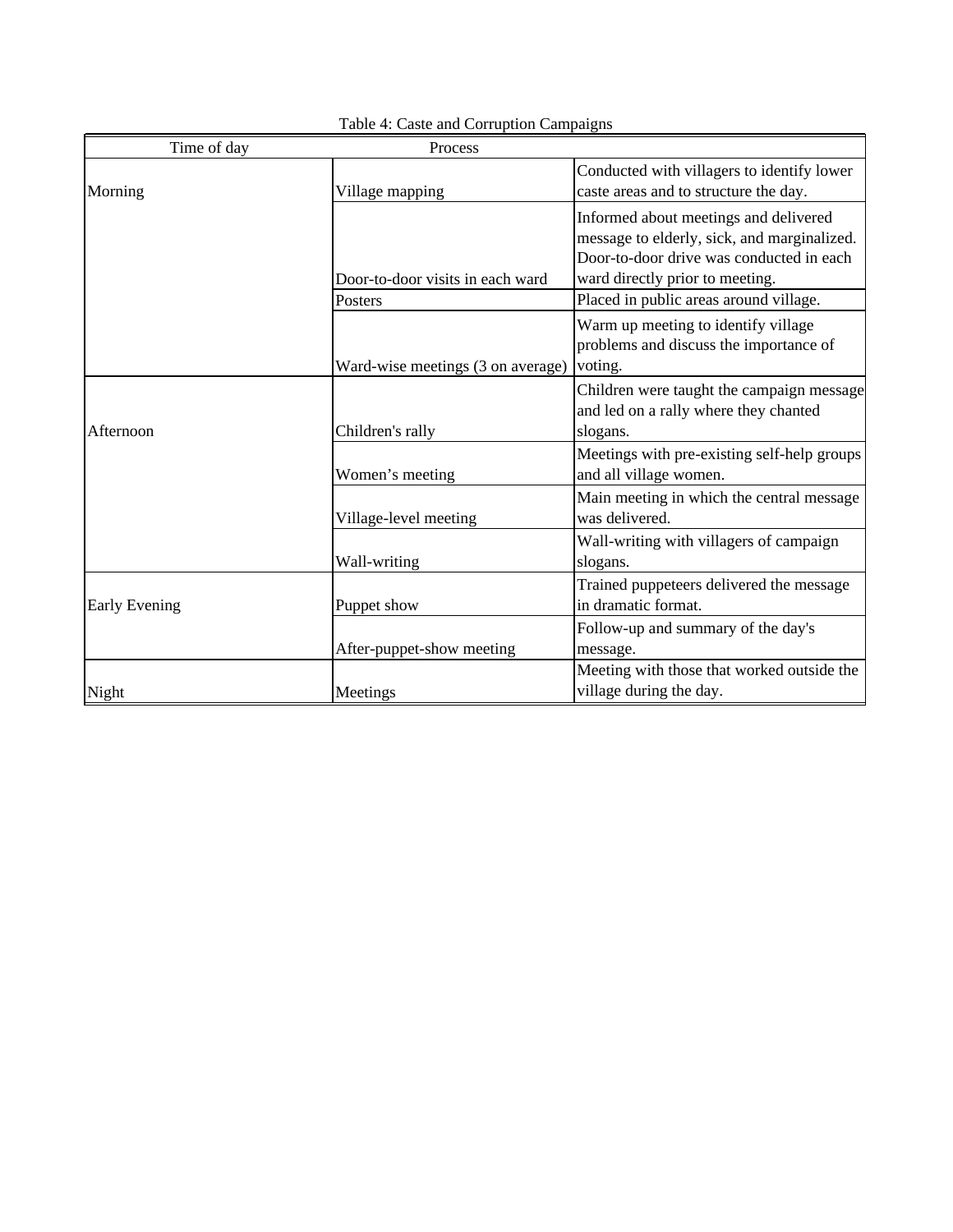|                     |                  |                   |          | Self-Reported Knowledge of Elements of NGO Campaign |                      |                 |         |                         |              |  |  |  |
|---------------------|------------------|-------------------|----------|-----------------------------------------------------|----------------------|-----------------|---------|-------------------------|--------------|--|--|--|
|                     |                  |                   | Campaign |                                                     | Political            |                 |         |                         |              |  |  |  |
|                     | Party            | <b>NGO</b>        | Exposure |                                                     | Issue                | <b>Chanting</b> |         | Children's Posters/Wall | Puppet       |  |  |  |
|                     |                  | Campaign Campaign | Index    |                                                     | Speeches Discussions | Slogans         | Rally   | Writing                 | <b>Shows</b> |  |  |  |
| Sample: Hindu       |                  |                   |          |                                                     |                      |                 |         |                         |              |  |  |  |
| respondents         | $\left(1\right)$ | (2)               | (3)      | (4)                                                 | (5)                  | (6)             | (7)     | (8)                     | (9)          |  |  |  |
| Treated             | 0.007            | $0.206***$        | $0.079*$ | 0.039                                               | 0.048                | 0.071           | 0.066   | $0.087*$                | $0.161***$   |  |  |  |
|                     | (0.036)          | (0.062)           | (0.043)  | (0.046)                                             | (0.041)              | (0.044)         | (0.047) | (0.051)                 | (0.060)      |  |  |  |
| Control Mean        | 0.870            | 0.100             | 0.080    | 0.037                                               | 0.026                | 0.024           | 0.006   | 0.170                   | 0.270        |  |  |  |
| <b>Observations</b> | 1538             | 1538              | 1538     | 1538                                                | 1538                 | 1538            | 1538    | 1538                    | 1538         |  |  |  |

| Table 5: Exposure to NGO Campaign: Survey Data from Caste Campaign |  |  |
|--------------------------------------------------------------------|--|--|
|                                                                    |  |  |

1. The regressions use CSDS survey data. Each column represents <sup>a</sup> separate regression. Party campaign (NGO campaign)=1 if respondent states political parties campaigned in her village. Dependent variables in column (4)-(9) are indicator variables. An indicator variable=1 if the respondent states that she attended the NGO campaign and the specified activity occurred as par<sup>t</sup> of the campaign. The campaign exposure index is the equally weighted index of indicator variables defined in columns (4)-(9).

2.We repor<sup>t</sup> IV regressions, where the first stage is reported in Table 2, column (3). All regressions include (i) constituency fixed effects (ii) SC and OBC dummies and (iii) female dummy and its interaction with treatment. Standard errors are clustered by polling station.

3. The Control Mean is the average for the randomization units not assigned to treatment.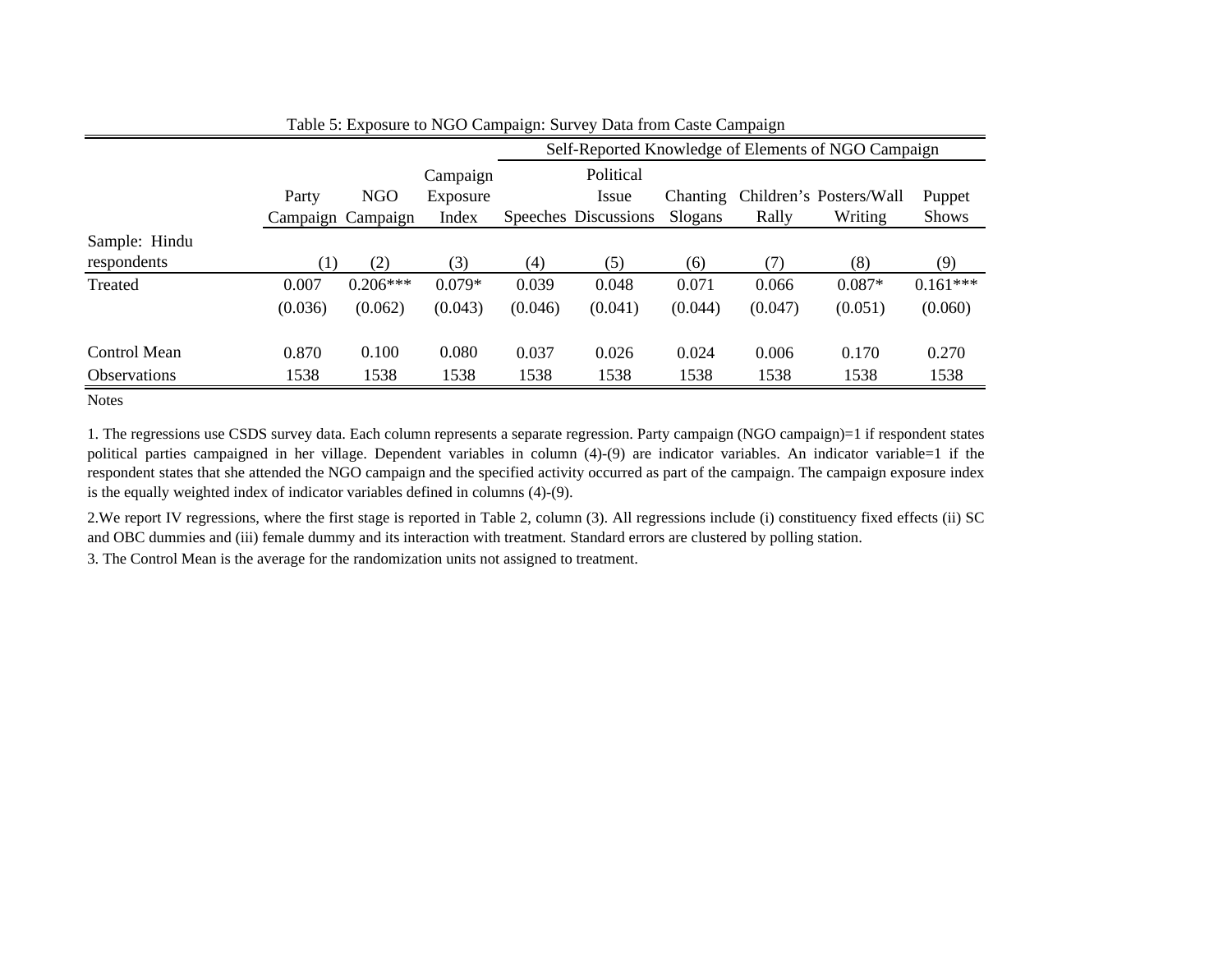|                     | Log Registered |                |         |             | Log Votes |           |         |  |
|---------------------|----------------|----------------|---------|-------------|-----------|-----------|---------|--|
|                     | All            | Male<br>Female |         | All<br>Male |           | Female    |         |  |
|                     | . 1. 1         | (2)            | 3)      |             | (4)       | (5)       | (6)     |  |
| Treatment           | 0.045          | $0.070*$       | 0.036   |             | $0.092*$  | $0.111**$ | 0.070   |  |
|                     | (0.039)        | (0.037)        | (0.043) |             | (0.049)   | (0.048)   | (0.057) |  |
| <b>Observations</b> | 601            | 601            | 601     |             | 601       | 601       | 601     |  |

Table 6: Caste Campaign and Voter Turnout: Electoral Data

1.The regressions use polling station electoral return data. Each column represents a separate regression. Columns (1) and (4) report regression results for all observations, whereas columns (2), (3), (5), and (6) report regression results separately by gender. The dependent variable in columns (1)-(3) is log (number of registered voters) and in columns (4)-(6) is log (number of valid votes).

2. In all cases we report IV regressions where treatment is instrumented by assignment to treatment (Table 2, column (1) provides the first stage). All regressions include constituency fixed effect. Standard errors are clustered by polling station.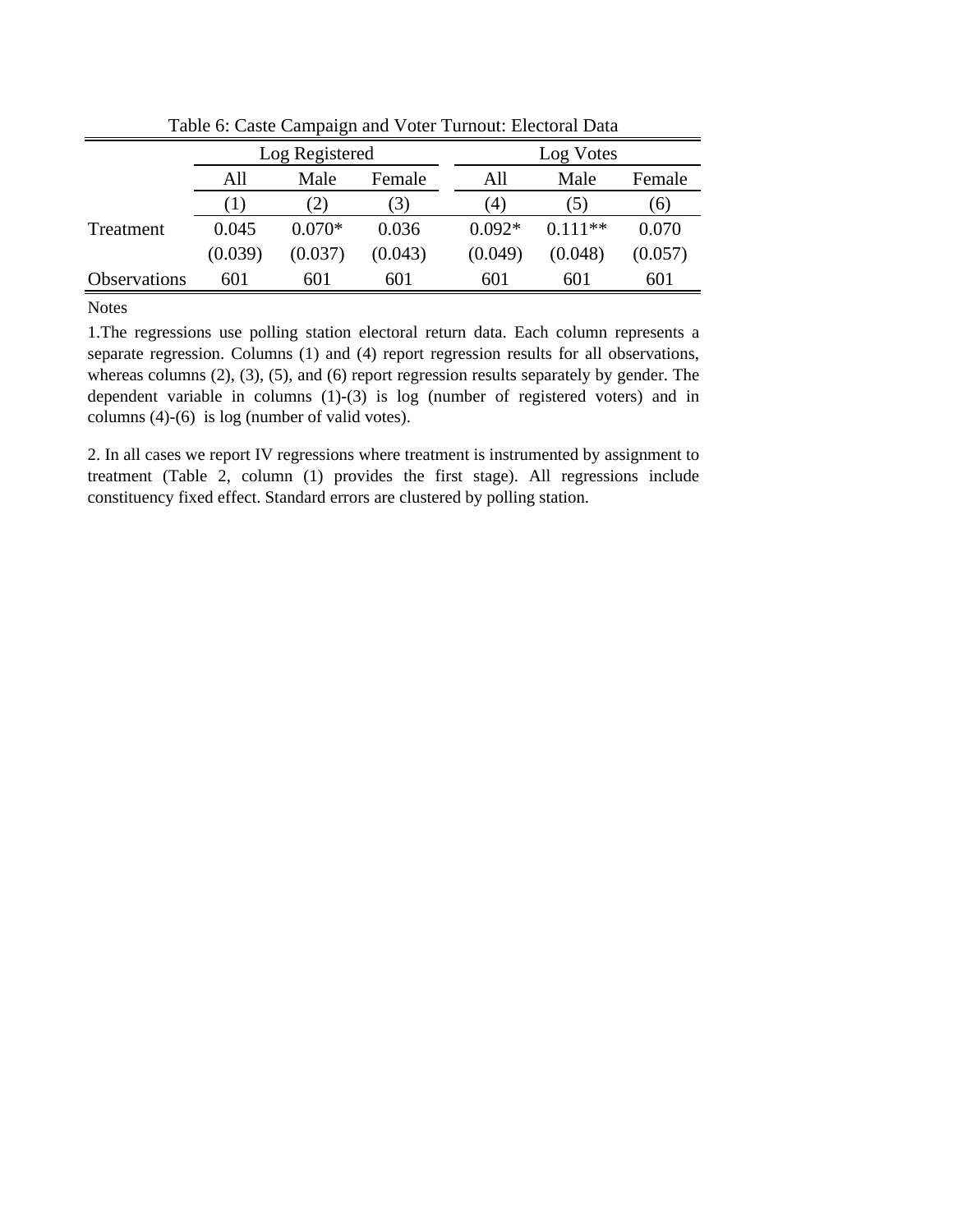|                         | Dependent Variable: Voted for Candidate belonging to Caste-Preferred Party |                                                         |                 |            |                 |                 |                 |            |                                                     |                 |  |
|-------------------------|----------------------------------------------------------------------------|---------------------------------------------------------|-----------------|------------|-----------------|-----------------|-----------------|------------|-----------------------------------------------------|-----------------|--|
| <b>Quality measure</b>  |                                                                            | Caste-Preferred Candidate faces<br>heinous crime charge |                 |            |                 |                 |                 |            | Caste-Preferred Candidate ranked as<br>most corrupt |                 |  |
|                         | All Hindus                                                                 | Lower<br>Castes                                         | Upper<br>Castes | All Hindus | Lower<br>Castes | Lower<br>Castes | Upper<br>Castes | All Hindus | Lower<br>Castes                                     | Upper<br>Castes |  |
|                         | (1)                                                                        | (2)                                                     | (3)             | (4)        | (5)             | (6)             | (7)             | (8)        | (9)                                                 | (10)            |  |
| Treated                 | $-0.065$                                                                   | $-0.120*$                                               | 0.043           | 0.009      | $-0.022$        | $-0.023$        | $-0.012$        | $-0.002$   | $-0.046$                                            | 0.056           |  |
|                         | (0.062)                                                                    | (0.068)                                                 | (0.120)         | (0.070)    | (0.076)         | (0.093)         | (0.141)         | (0.077)    | (0.080)                                             | (0.133)         |  |
| Treated*Quality measure |                                                                            |                                                         |                 | $-0.177*$  | $-0.223**$      | $-0.224**$      | 0.045           | $-0.132$   | $-0.138$                                            | $-0.129$        |  |
|                         |                                                                            |                                                         |                 | (0.091)    | (0.099)         | (0.105)         | (0.209)         | (0.101)    | (0.105)                                             | (0.221)         |  |
| <b>Quality measure</b>  |                                                                            |                                                         |                 | $0.274***$ | $0.237***$      | $0.237***$      | $0.456**$       | $0.159**$  | 0.085                                               | 0.235           |  |
|                         |                                                                            |                                                         |                 | (0.075)    | (0.084)         | (0.085)         | (0.178)         | (0.078)    | (0.080)                                             | (0.241)         |  |
| OBC*Treated             | N                                                                          | N                                                       | $\mathbf N$     | N          | N               | Y               | $\mathbf N$     | N          | N                                                   | N               |  |
| <b>Observations</b>     | 1538                                                                       | 1171                                                    | 367             | 1538       | 1171            | 1171            | 367             | 1538       | 1171                                                | 367             |  |

#### Table 7a: Caste Campaign and Voting Preferences: Survey data

Notes

1. The regressions use CSDS survey data for Hindu respondents. Each column represents <sup>a</sup> separate IV regression, where the first stage is as given in column (3) of Table 3. The dependent variable is an indicator variable=1 if the respondent states that she voted for the party which represents her caste (the control mean is 0.576). All regressions include (i) constituency fixed effects (ii) SC and OBC dummies (iii) female dummy and female dummy interacted with treatment. Standard errors are clustered by randomization unit.

2. Three sets of regressions are reported. Columns (1)-(3) repor<sup>t</sup> results from regressions of the dependent variable on the previously-defined variable Treated. The regressions in columns (4)-(7) include <sup>a</sup> quality measure=1 if the caste-preferred candidate faces <sup>a</sup> heinous crime charge, as well as an interaction variable between Treated and that quality measure. The regressions in columns (8)-(10) use <sup>a</sup> different quality measure=1 if the caste-preferred candidate is ranked as the most corrupt candidate by EW, as well as an interaction variable between Treated and that quality measure.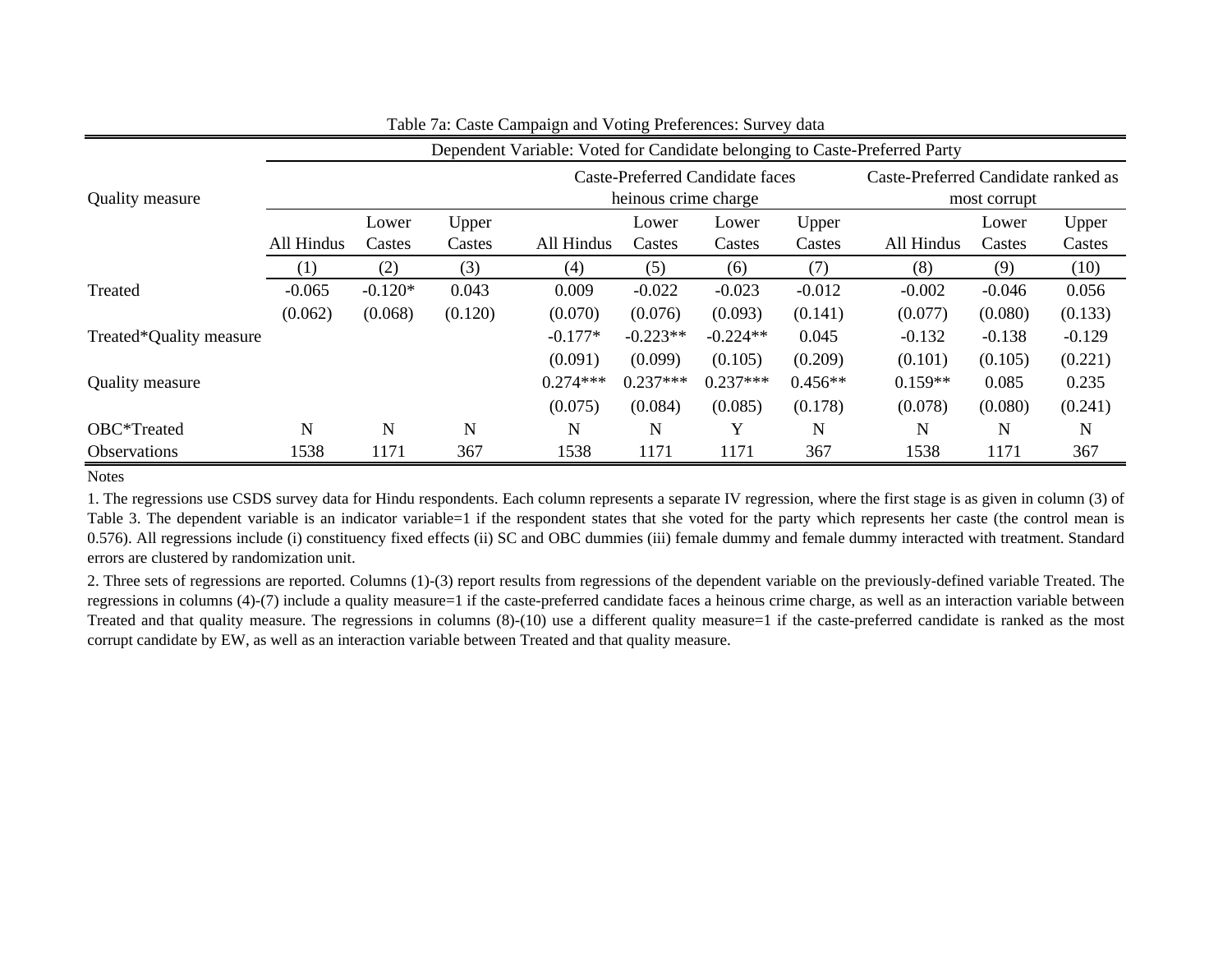| <b>Quality measure</b>  | Candidate has heinous<br>crime charge | Candidate ranked most<br>corrupt in jurisdiction |
|-------------------------|---------------------------------------|--------------------------------------------------|
|                         | (1)                                   | (2)                                              |
| Treated                 | $0.128*$                              | 0.073                                            |
|                         | (0.068)                               | (0.070)                                          |
| Treated*Quality measure | $-0.233*$                             | $-0.008$                                         |
|                         | (0.125)                               | (0.108)                                          |
| <b>Quality measure</b>  | $0.502**$                             | $0.967***$                                       |
|                         | (0.116)                               | (0.097)                                          |
| Observations            | 2293                                  | 2293                                             |

Table 7b: Caste Campaign and Voting Preferences: Electoral Data

Dependent Variable: Log Candidate Votes

#### Notes

1.These IV regressions use candidate outcomes aggregated at the polling station level. The dependent variable is the log of votes received by a candidate in a polling station, and the sample is restricted to candidates of the four caste preferred parties. Treated and quality measure are as defined in previous tables.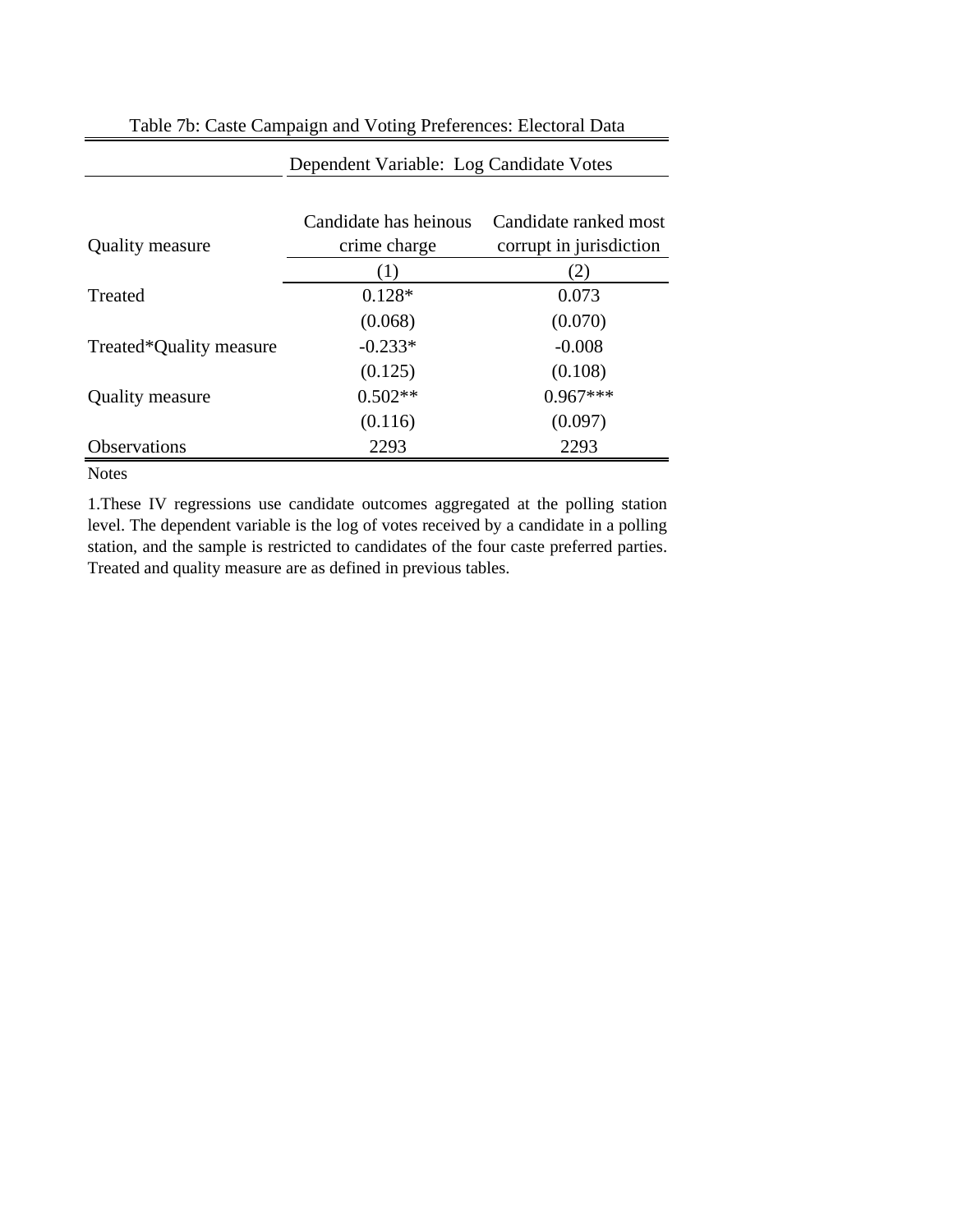| raone of rarry Quanty Trade On: Evidence Home explored |                                         |            |         |                     |  |  |  |  |  |  |
|--------------------------------------------------------|-----------------------------------------|------------|---------|---------------------|--|--|--|--|--|--|
|                                                        | Dependent Variable: Voted for Incumbent |            |         |                     |  |  |  |  |  |  |
|                                                        |                                         | All        |         | <b>Lower Castes</b> |  |  |  |  |  |  |
|                                                        | (1)                                     | (2)        | (3)     | (4)                 |  |  |  |  |  |  |
| Treatment                                              | $-0.007$                                | $-0.040$   | 0.012   | $-0.077$            |  |  |  |  |  |  |
|                                                        | (0.051)                                 | (0.106)    | (0.042) | (0.102)             |  |  |  |  |  |  |
| Incumbent from Caste                                   |                                         | $-0.092$   |         | $-0.205***$         |  |  |  |  |  |  |
| Preferred Party*Treatment                              |                                         | (0.080)    |         | (0.079)             |  |  |  |  |  |  |
| Incumbent from Caste                                   |                                         | $0.383***$ |         | $0.468***$          |  |  |  |  |  |  |
| <b>Preferred Party</b>                                 |                                         | (0.058)    |         | (0.057)             |  |  |  |  |  |  |
| <b>Challenger from Caste</b>                           |                                         | 0.106      |         | $0.242**$           |  |  |  |  |  |  |
| Preferred Party*Treatment                              |                                         | (0.112)    |         | (0.106)             |  |  |  |  |  |  |
| <b>Challenger from Caste</b>                           |                                         | $-0.141*$  |         | $-0.254***$         |  |  |  |  |  |  |
| <b>Preferred Party</b>                                 |                                         | (0.084)    |         | (0.081)             |  |  |  |  |  |  |
| Control Mean                                           | 0.545                                   |            | 0.540   |                     |  |  |  |  |  |  |
| Observations                                           | 1480                                    | 1480       | 1128    | 1128                |  |  |  |  |  |  |

Table 8: Party-Quality Trade-Off: Evidence from Vignettes

1. The regressions use CSDS survey data. Each column represents a separate regression, where the dependent variable is an indicator variable=1 if the respondent states that s/he would vote for the incumbent in the vignette. Incumbent from Caste Preferred Party is an indicator variable=1 if the incumbent in the vignette was from the party preferred by the respondent's caste (challenger from caste preferred party is similarly defined)

2. We report IV regressions where we instrument Treated by assignment to treatment (first stage is in Table 2). All regressions include dummies for the party of the incumbent in the vignette. Standard errors are clustered by randomization unit.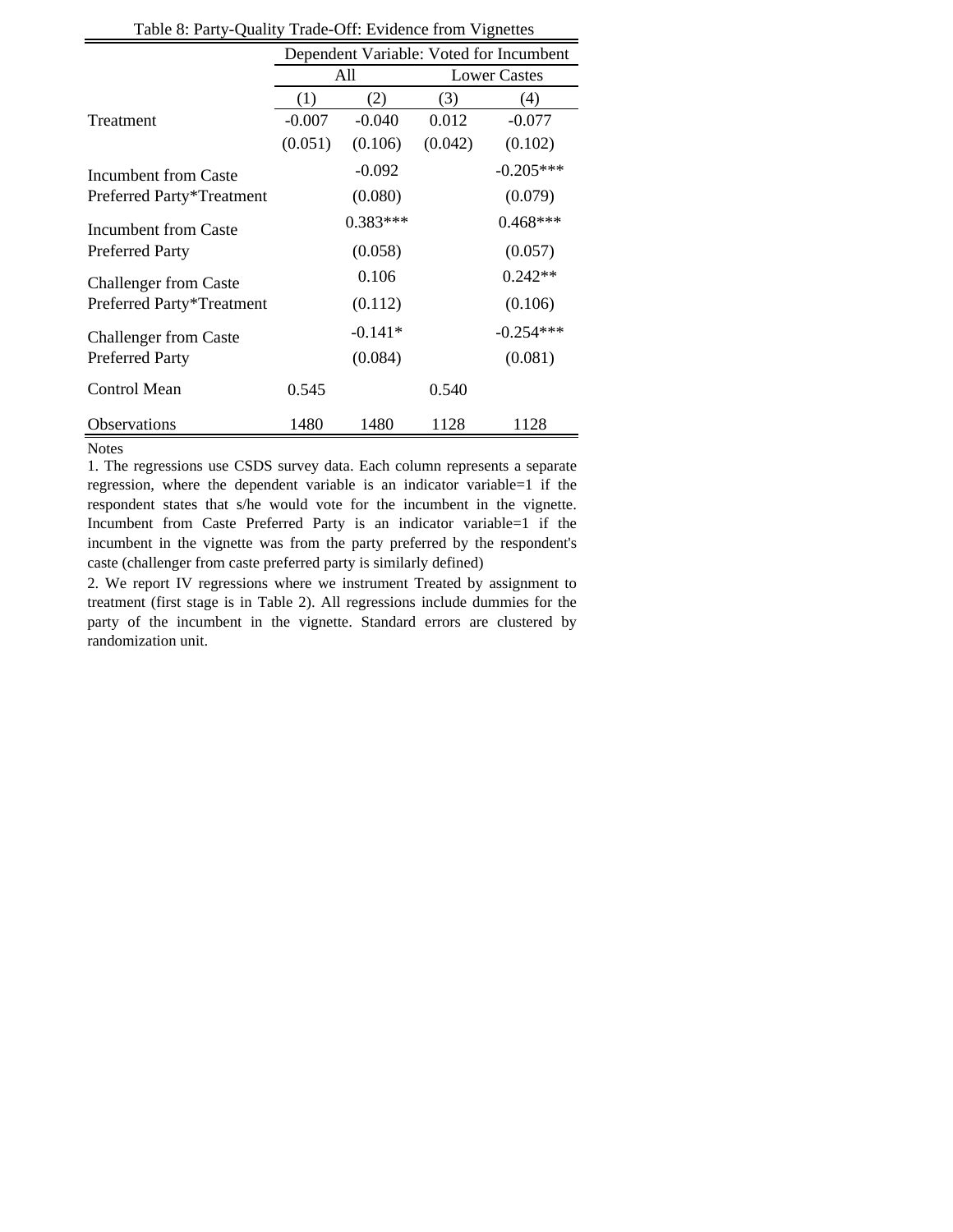| Dependent Variable: |          | Log Registered |          | Log Votes |          |          |
|---------------------|----------|----------------|----------|-----------|----------|----------|
|                     | All      | Male<br>Female |          | All       | Male     | Female   |
|                     | (1)      | (2)            | (3)      | (4)       | (5)      | (6)      |
| <b>Treatment</b>    | 0.007    | 0.009          | $-0.002$ | 0.052     | 0.039    | 0.097    |
|                     | (0.047)  | (0.048)        | (0.047)  | (0.049)   | (0.048)  | (0.060)  |
| Treatment*MLA fund  | $-0.152$ | $-0.172$       | $-0.088$ | $-0.251$  | $-0.233$ | $-0.302$ |
|                     | (0.133)  | (0.151)        | (0.123)  | (0.124)   | (0.132)  | (0.122)  |
| MLA fund            | 0.285    | 0.307          | 0.222    | 0.347     | 0.300    | 0.426    |
|                     | (0.191)  | (0.203)        | (0.186)  | (0.169)   | (0.175)  | (0.170)  |
| F-test              | 0.82     | 0.86           | 0.82     | 0.55      | 0.26     | 0.85     |
|                     | [0.36]   | [0.35]         | [0.36]   | [0.45]    | [0.60]   | [0.36]   |
| Observations        | 526      | 526            | 526      | 527       | 527      | 527      |

Table 9: Corruption Campaign and Voter Turnout: Electoral Data

1.The regressions use polling station electoral return data. Each column represents a separate regression. The dependent variable in columns (1)-(3) is log (number of registered voters) and in columns (4)-(6) is log (number of valid votes).

2. In all cases we report IV regressions where treatment is instrumented by assignment to treatment (Table 3, column (2) provides the first stage). All regressions include clustercode\*MLAfund fixed effects.

3. The F-test tests whether the effect in MLA fund villages differs from that in non MLA fund villages.